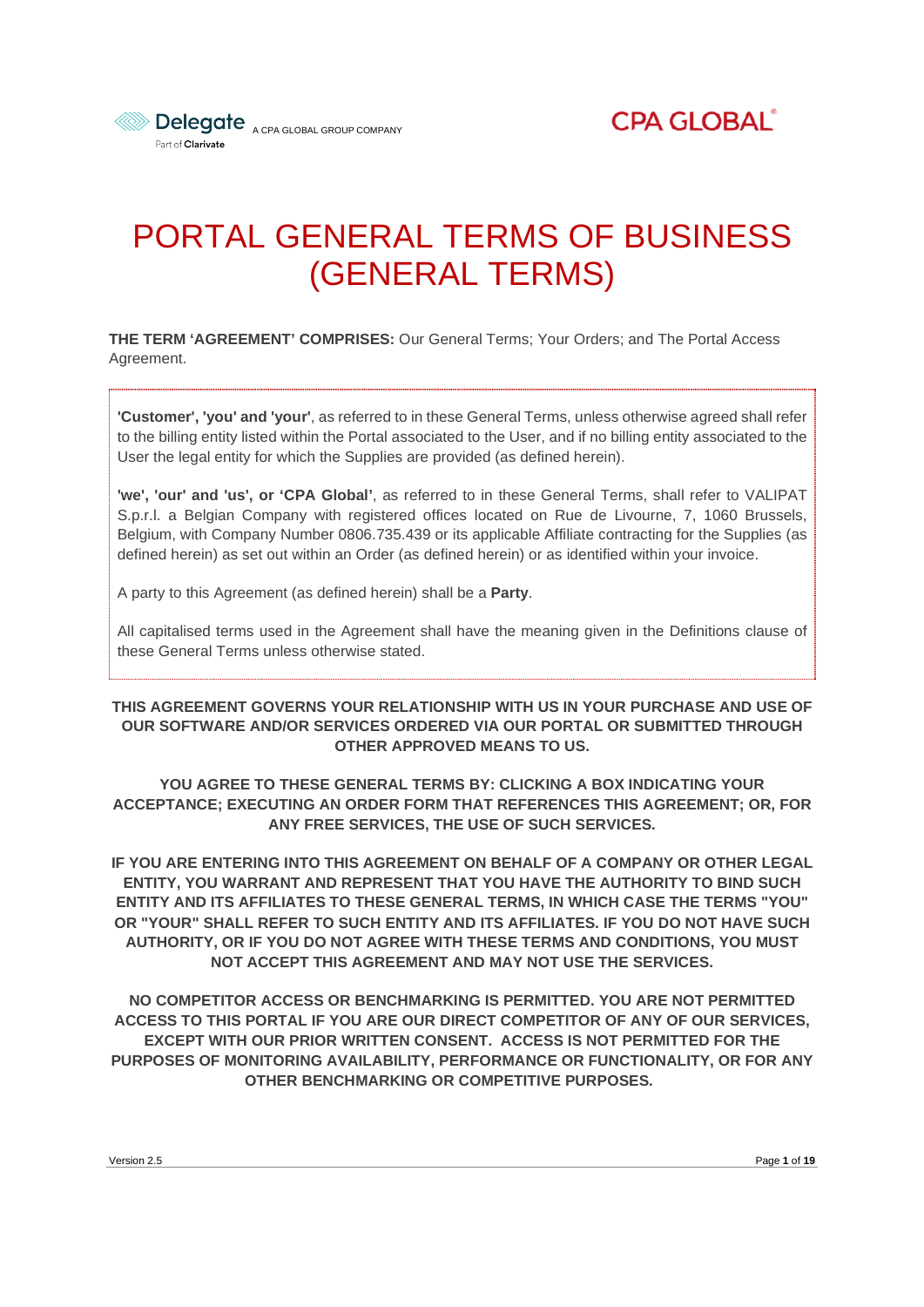

### **CPA GLOBAL**

#### **1. DEFINITIONS**

Capitalised terms used in this agreement shall have the following meanings:

*Additional Supplies* means Supplies you may request not included under other categories in this Agreement;

Affiliate means, with respect to an entity, any person or entity that directly or indirectly owns, is owned by, or is under common ownership with that entity. For purposes of this definition, ownership means control of more than a 50% interest in an entity;

Agent means the third-party agent / subcontractor providing some aspects of the execution of Services from our designated existing agent network, or a Specified Agent as may be requested by you for the conclusion of the Services.

*Agreement* means these General Terms, your Order(s) and other incorporated documents;

**Commencement Date** means the date of your acceptance of these General Terms via the Portal or otherwise agreed within an Order;

*Confidential Information* means information received from the other Party which is marked or stated to be confidential at the time of disclosure, or which by its nature ought reasonably to be regarded as confidential including, without limitation, any services, software, pricing and discounts communicated pursuant to these General Terms;

*Customer email address* means the valid email address that the Customer has advised through the Portal or other means for the receipt and approval of any electronic communications from us;

*Customer Data* means all data, documents, email or other materials submitted by you, or by a third party on your behalf, in respect of the Supplies;

*Customer Materials* means such materials and information including, where relevant, documentation, reports and data, as we reasonably require for the provision of the Supplies;

*Customer Representative* means a person appointed by you to be a point of liaison with us in respect of the Agreement;

*Deliverables* means all products, works, materials, documentation and information (other than Software)

that are developed specifically for delivery to you pursuant to an Order;

*Export Control Rules* means all applicable import, export and re-export control law and regulation of any country, including the US International Traffic in Arms Regulations the United States Export Administration Regulations, Council Regulation (EC) No.428/2009 on the control of exports of dual use items and technology, and country specific economic sanctions programs or embargoes adopted against countries or individuals under any national or international legislation, including any measures implemented by the US Office of Foreign Assets Control, and/or any other applicable national or international export control laws or regulations;

*Fees* means the fees specified in the applicable Order and payable in accordance with the Fees Clause in these General Terms;

*Force Majeure Event* means an event or circumstance beyond either party's reasonable control including, without limitation, any acts of God, war, fire, flood, embargo, nuclear accident or explosion, civil unrest, failures by telecommunications carriers or internet service, denial of service attacks, any nationalization, confiscation, requisition, expropriation, seizure or destruction of property by or under any government, or any other act of government, or in respect of us, any delay caused by your act or omission;

*General Terms* means these general terms of business;

*Intellectual Property Rights* means any and all trademarks, rights in designs, look and feel, trade names, copyrights, future copyrights, patents, rights in databases (whether registered or not and any applications to register or rights to apply for registration of any of the foregoing) rights in inventions, know how, trade secrets and other confidential information and all other intellectual property rights of a similar or corresponding nature which may now or in the future subsist in any part of the world;

*Order* means either (i) a Request submitted by you for Service(s), in the form specified by us, for specific Supplies via the Portal and acknowledged and accepted by us in a formal confirmation email sent to Customer's Email Address, (system automated acknowledgements of a Request do not constitute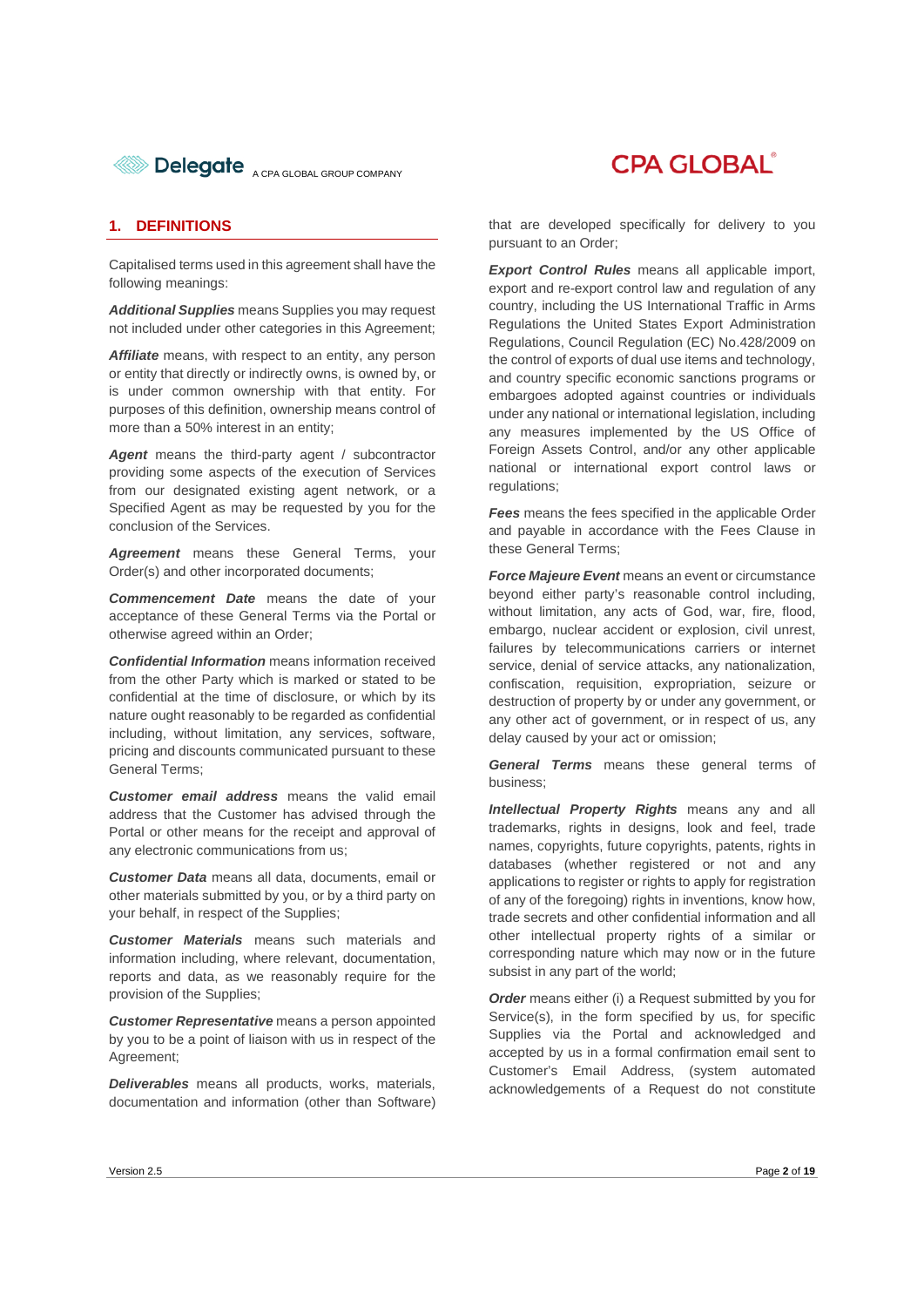

acceptance) or (ii) an Order mutually agreed outside the Portal signed by the parties authorised signatories;

**Order Effective Date** means the effective date for an Order on which that Order comes into force when accepted by us in a formal confirmation email sent to Customer's Email Address, (automated acknowledgements of a request do not constitute acceptance)

*Order Effective Period* means the period commencing on the relevant Order Effective Date up until the completion of the Supplies within that Order. unless earlier terminated in accordance with the Agreement;

*Personal Data* means any information relating to a Data Subject such as a name, an identification number, location data, an online identifier or one or more factors specific to the physical, physiological, genetic, mental, economic, cultural or social identity of that natural person;

**PAA** means the Portal Access Agreement appearing on the Portal governing the access to such Portal as may be updated from time to time;

*Portal* means the Portal available at the designated web address provided to you or such successor site as notified to the Customer from time to time including all applications hosted on it (other than those based in Jersey, Channel Islands which are contracted for separately);

*Pre-Existing Property* means data, information, materials, software, tools, processes or Intellectual Property Rights developed by a Party prior to initiation of the Supplies or independent of the Supplies provided or licensed hereunder as well as any improvements or enhancements to such data, information, materials, software, tools, processes or Intellectual Property Rights:

**Request** means a request for a Service submitted in English via the Portal or sent to support.delegate@cpaglobal.com (or other email address as may be notified of from time to time). A Request for multiple Services shall be deemed one Request encompassing all relevant Services and their applicable terms.

*Service(s)* means in relation to European Patent Validations and Filing Services set out within the **CPA GLOBAL** 

Service Specific terms in Schedule 1 below; or such other services as may be agreed within an Order;

*Specified Agent* means an agent / subcontractor for the Services that is not part our existing network of agents and has been specifically requested by you for the performances of the Serviecs and we have agreed as part of the Order;

**Sub processor** means any processor engaged by us (or by any of our other subprocessors) who agrees to receive from us (or from any of our other subprocessors) personal data exclusively intended for processing activities to be carried out on behalf of you.

*Supplies* means the Services purchased by you under an Order and as more fully described in the Order;

**Technology** means in relation to Supplies comprising hosted software all software used in the operation, management or maintenance of the Supplies, and all other software, hardware, products, processes, algorithms, user interfaces, know how, techniques, designs and other tangible or intangible technical material or information made available to you;

*Users* means an employee, consultant, contractor or agent of Customer who has been granted access by us to the Portal and has been supplied user identifications and passwords.

*Working Day* means a day (other than a Saturday or Sunday) on which the banks are ordinarily open for business in the jurisdiction in which the supplying entity is located; and

#### **2. THE AGREEMENT**

- 2.1. These General Terms are hereby incorporated into each Order (including any and all documents expressly incorporated by reference therein). Each Order, together with these General Terms and the PAA forms a single Agreement between the parties to the Order.
- 2.2. If there is any conflict between these General Terms and the applicable Order (together comprising the Agreement), the conflict shall be resolved with following order of precedence:

2.2.1. The applicable Order ;

2.2.2. These General Terms ; and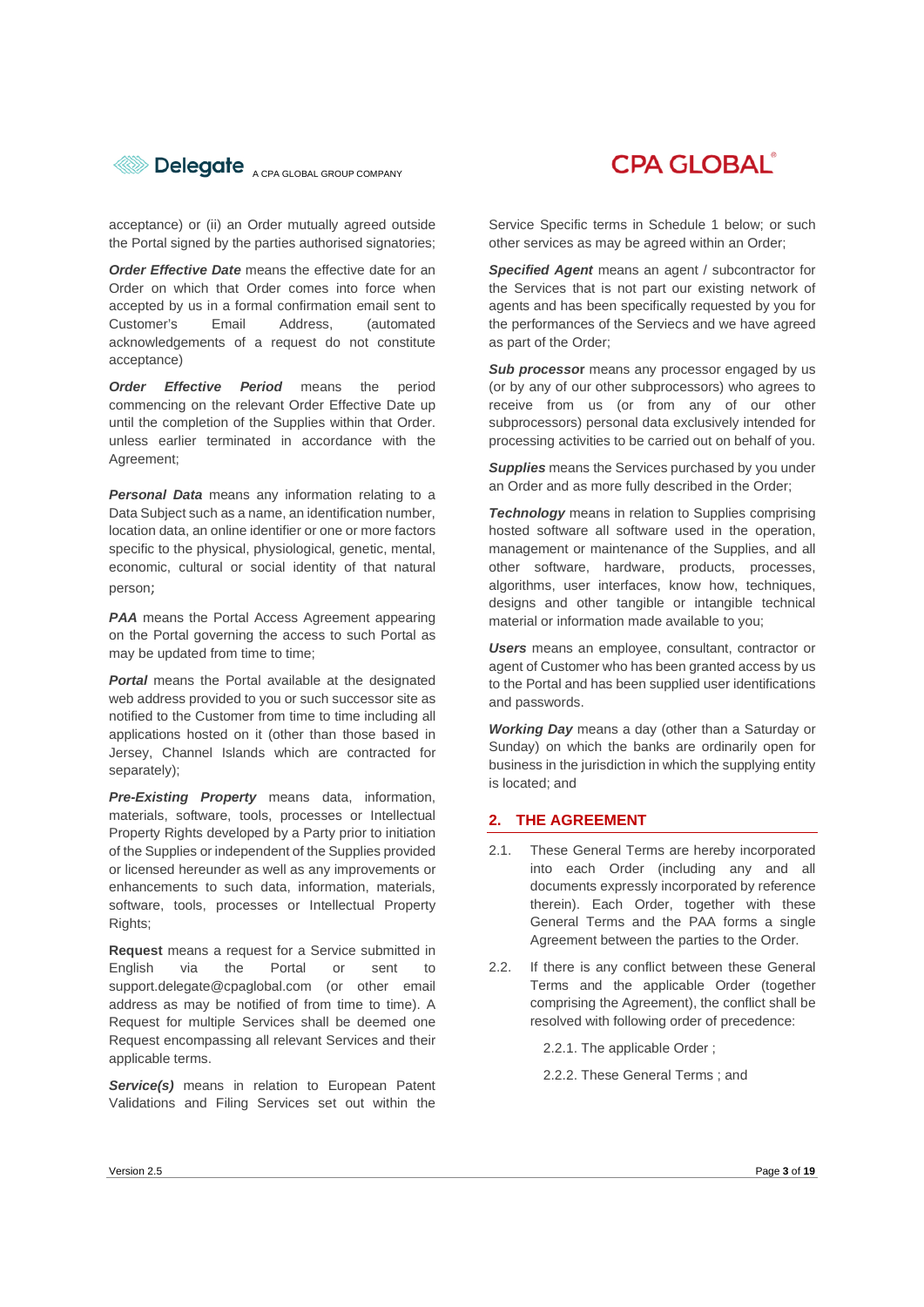

2.2.3. The PAA and any other document referred to in the Agreement.

2.3. Your Affiliates may, having been duly authorised and by making an Order via the Portal, independently and in their own name, enter into an Agreement with us.

#### **3. YOUR RESPONSIBILITIES**

- 3.1. You shall comply with the obligations contained within this Agreement.
- 3.2. In addition to any particular items specified in the relevant Order, you shall, at no charge, provide:
	- 3.2.1. Access to your Customer Representative, any other employees, and any relevant consultants and ensure that both you and any such personnel co-operate fully with us;
	- 3.2.2. Any Customer Materials that we reasonably require to provide the Supplies in a timely manner in order for us to provide the Supplies.
- 3.3. You shall ensure that all information provided is complete, accurate and up to date in all respects;
- 3.4. You acknowledge that our provision of the Supplies is dependent upon your timely and effective performance. If you fail to perform in a timely manner, this may result in us being unable to provide the Supplies or the Deliverables (or any part of them) in accordance with the Agreement. In such circumstances, we shall have no liability in respect of such failure and you shall grant to us such additional time as is necessary to provide the Supplies and/or the relevant Deliverable, as the case may be, and shall pay to us any additional fees reasonably necessary to compensate us for any necessary additional work or costs.

#### **4. FEES, PAYMENT AND TAXES**

4.1. A quotation for Services may be provided by the Portal, such quotation is valid for 28 calendar days and will be the basis for the agreed Fees within an Order. The final agreed Fees are those set within an Order and is based on the information provided by you. Fees may be subject to change due to any incorrect, inaccurate information, additional services or late fees that may be applicable to the Service.

- 4.2. You shall pay the Fees to us as consideration for the provision of the Supplies. We shall invoice you, and you shall pay to us, the Fees in the currency specified in the applicable Order. Arrangements to invoice an alternative entity are subject to mutual agreement between the parties and may include additional Fees.
- 4.3. If any sums of money require to be converted from one currency to another, such sums or shall be calculated using our rates from time to time, which include provision for funds management e.g. currency exchange/risk exposure, managing global transactions, credit risk and the like.
	- 4.4. Indexation. For Order's with a duration of more than one year, we shall have the right to automatically increase the applicable Fees within an Order by no more than the consumer prices index published by the World Bank for the relevant country in which the Customer resides or 5% whichever the greater.
	- 4.5. General Price Increase. For an Order with a duration of more than one year, on the first anniversary of the Order, we shall be entitled to change the Fees upon sixty (60) days' notice to Customer.
- 4.6. Unless otherwise provided in the Order, you shall pay us in accordance with the Agreement within thirty (30) calendar days of the date of our invoice. If any sum payable under these General Terms is not paid by the due date then (without prejudice to our other rights and remedies) we reserve the right to suspend any or all of the provision of the Supplies and charge interest on the overdue sum from the due date to the date of actual payment (both before and after any judgment) at the lesser rate of (a) 1% per month, or (b) the maximum rate permitted by law. In addition, you shall be liable for any and all costs we incur in collection of any overdue amounts and accrued interest, including legal fees and costs, which you shall pay upon demand. Any dispute regarding invoices shall be dealt with under the Disputes Clause. Notwithstanding the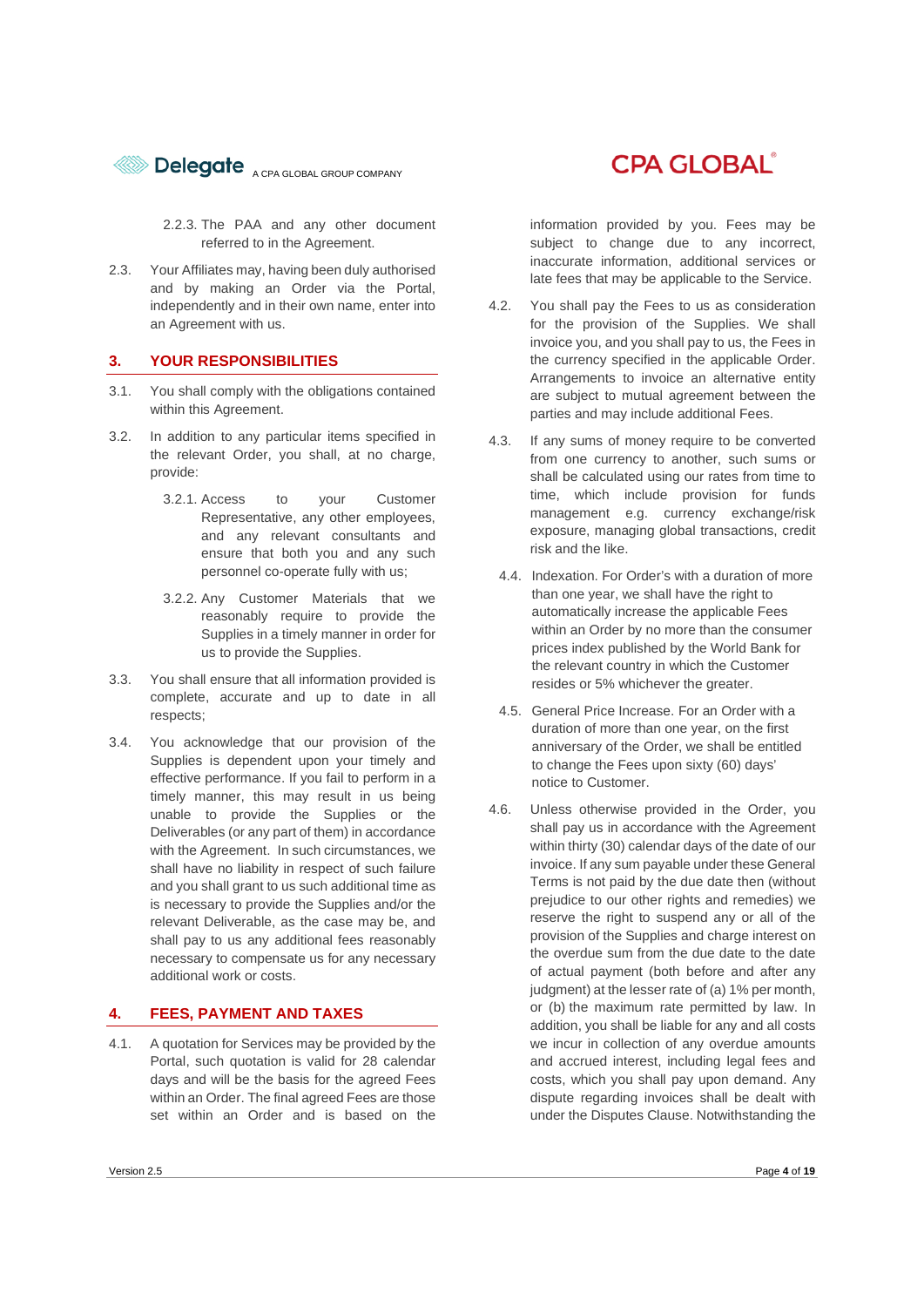

above you agree to pay the undisputed portion of such invoices promptly to us.

- 4.7. All Fees and expenses are exclusive of value added, sales, use, excise, import and any other applicable tax, duties or other charges on the Supplies provided by us under these General Terms. You shall pay the Fees without any withholding or deduction of any withholding tax or other tax or mandatory payment to government agencies. If your country of residence requires you to withhold any taxes on payments made to us under the Agreement, the sum payable by you upon which such withholding or deduction is based shall be increased to the extent necessary to ensure that, after such withholding or deduction, we receive and retain, free from liability for such withholding or deduction, a net amount equal to the amount we would have received and retained in the absence of such required withholding or deduction. Each Party hereby agrees to cooperate in any contest, legal or administrative proceeding related to the validity, payment or amount of any withholding tax.
- 4.8. We shall be entitled to set-off any amount owed by you to us against any amount owing from us to you.
- 4.9. If in our reasonable opinion your creditworthiness deteriorates before completion of performance of the Supplies, we reserve the right to require full or partial payment of all Fees and expenses or the provision of appropriate security prior to performance.

#### **5. WARRANTIES**

- 5.1. You warrant that :
	- 5.1.1. You have the capacity and authority to enter into and to perform the Agreement and that the Agreement is executed by your duly authorised representative;
	- 5.1.2. You have the legal right and authority to provide us with access and use of the Customer Materials and the Customer Data;

## **CPA GLOBAL**

- 5.1.3. We are authorised to use the Customer Materials in the way contemplated by for the Supplies;
- 5.1.4. The Customer Materials are complete, accurate and not misleading; and
- 5.1.5. Information will be provided in a timely manner in order to conclude the Supplies; and
- 5.1.6. You have the right to submit instructions for the conclusion of the Supplies; and
- 5.1.7. shall have sufficient funds for the payment of all Fees.
- 5.2. We warrant that :
	- 5.2.1. We have the capacity and authority to enter into and to perform the Agreement and that the Agreement is executed by our duly authorised representative;
	- 5.2.2. The Supplies shall be provided in accordance with the Agreement; and
	- 5.2.3. We own or are correctly licensed for all Intellectual Property Rights provided by us in the Supplies; and
	- 5.2.4. Other than for offerings via the Portal, services will be carried out with reasonable skill and care.
- 5.3. THE PORTAL, SOFTWARE AND ANY CONTENT ACCESSIBLE VIA THE PORTAL ARE PROVIDED "AS IS". THE WARRANTIES PROVIDED BY US IN THE AGREEMENT ARE EXCLUSIVE AND IN LIEU OF ALL OTHER WARRANTIES. EXCEPT AS EXPRESSLY SET FORTH IN THIS AGREEMENT, WE DISCLAIM ALL WARRANTIES AND CONDITIONS EXPRESSED OR IMPLIED WITH REGARD TO THE SUPPLIES PROVIDED UNDER THIS AGREEMENT, INCLUDING ALL IMPLIED WARRANTIES AND CONDITIONS OF MERCHANTABILITY AND FITNESS FOR A PARTICULAR PURPOSE. THESE DISCLAIMERS CONSTITUTE AN ESSENTIAL PART OF THIS AGREEMENT.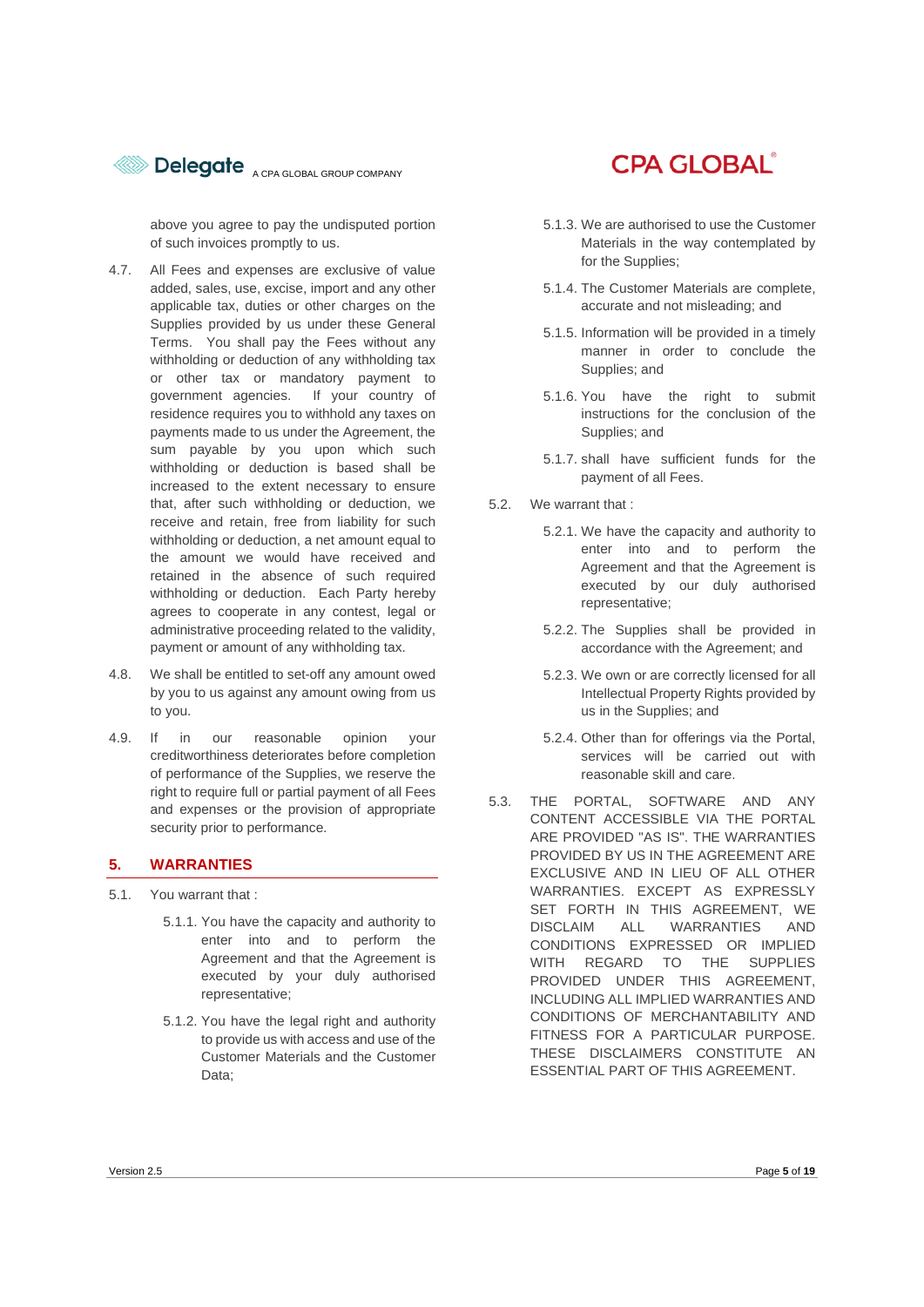**BElegate** A CPA GLOBAL GROUP COMPANY

#### **6. PROPRIETARY RIGHTS, NON EXCLUSIVITY**

- 6.1. Each Party shall retain all right, title and interest in and to its Pre-Existing Property. Each Party grants a limited licence to use, copy, store, transmit and display its Pre-Existing Property to the extent necessary to discharge such Party's obligations pursuant to this Agreement. Where you have reported fixes or suggestions of improvements to the Supplies or Portal, we shall own all rights therein without further liability or compensation to you and you hereby assign them to us.
- 6.2. Subject to each Party's retention of its rights in and to its Pre-Existing Property as set out above, and unless specified otherwise in the applicable Order, all Intellectual Property Rights in the Deliverables shall vest in you on creation and we hereby assign and shall assign to you all of our worldwide right, title and interest in and to all Intellectual Property Rights in the Deliverables. At your request and expense, we shall sign documents and take any other action reasonably necessary to evidence, perfect or protect your rights in the Deliverables. For the avoidance of doubt nothing in these General Terms shall prohibit us from using our Pre-Existing Property to provide services and deliverables to third parties, even if such services and/or deliverables are the same or substantially similar to those Supplies and/or Deliverables provided to you under the Agreement. We hereby waive any moral or author's rights we may have in the written material provided to you.
- 6.3. Nothing in these General Terms shall be construed as creating an exclusive relationship between the Parties. Subject to obligations of confidentiality, each Party may use knowledge or expertise gained by that Party during the course of provision or receipt of the Supplies.

#### **7. INDEMNIFICATION**

7.1. A Party (the *Indemnifying Party*) shall indemnify the other Party (the *Indemnified Party*) subject to compliance with the remainder of this Indemnification Clause, against all

### **CPA GLOBAL**®

liabilities, costs, damages and expenses which are incurred by the Indemnified Party as a result of:

- 7.1.1. all third-party claims, to the extent that such liability is based on claims of infringement of any third party's Intellectual Property Rights by the Indemnifying Party in connection with this Agreement; and/or
- 7.1.2. the Indemnifying Party's tax obligations under the Agreement
- 7.2. In connection with any claim under this Indemnification Clause: (a) each Party shall notify the other as soon as it becomes aware of in writing of a claim; (b) the Indemnified Party shall take all reasonable steps to mitigate any loss it may incur as a result of, or in connection with, any claim; (c) the Indemnifying Party and/or its insurers shall have control of the defence and all settlement negotiations relating to any such claim using counsel of its choice; (d) the Indemnified Party's counsel shall be entitled to be consulted (but not control) in the defence of the claim at such Party's cost and expense; (e) the Indemnified Party shall provide such information and assistance as the Indemnifying Party may reasonably request to help defend such claims; and (f) the Indemnified Party shall not have any right to settle, admit or acknowledge any liability or wrongdoing of the Indemnifying Party or otherwise require the Indemnifying Party to take or refrain from taking any material action (such as the payment of fees) without such Party's consent. The Indemnifying Party shall not be liable for payment of any settlements negotiated by anyone other than itself, its insurers, or its respective counsel.
- 7.3. The provisions of this Indemnification Clause shall not apply to the extent such claim is based on: (i) use of the Supplies or Deliverables other than in accordance with these General Terms; (ii) any modification of the Supplies or Deliverables not authorized by us; (iii) the combination, operation or use of the the Portal with any third party programs or computer programs not supplied or approved by us;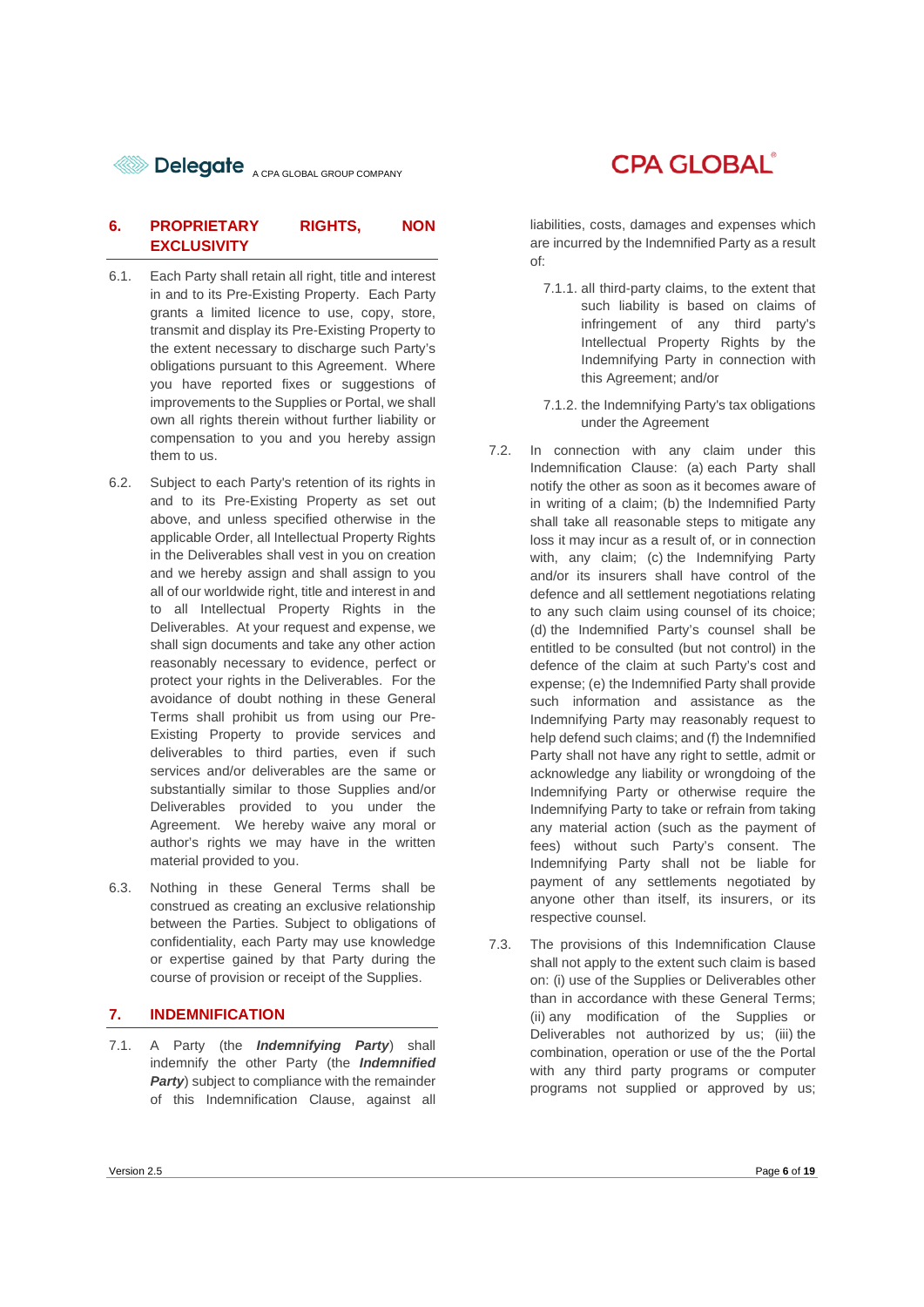

(iv) use of a superseded or altered release of any software or the Portal.

7.4. If your use or possession of any software or the Portal as part of the Supplies or Deliverables in accordance with the Agreement is in our sole opinion, likely to constitute an infringement of a third party's Intellectual Property Rights, then we may promptly and at our own expense, use our reasonable endeavours to (a) procure for you the right to continue using the software or the Portal as part of Supplies or Deliverables; or (b) modify or replace the the software or the Portal being used as part of Supplies or Deliverables so as to avoid the infringement; or (c) terminate the Agreement and we shall refund the fees paid by you to us.

#### **8. ORDER EFFECTIVE PERIOD, TERMINATION, AND EFFECT OF TERMINATION**

- 8.1. Unless terminated earlier pursuant to the provisions of this Clause:
	- 8.1.1. These General Terms shall take effect on the Commencement Date and shall continue in force until all Orders under the Agreement have terminated or expired;
	- 8.1.2. Each Order shall take effect on its Order Effective Date and shall continue in force until the earlier of the discharge of all obligations of both Parties under that Order or the expiry of its Order Effective Period; and
- 8.2. Either Party may, without prejudice to its other rights or remedies, terminate an Order or the Agreement with immediate effect by written notice to the other Party, in the event of:
	- 8.2.1. Any material breach of the Agreement (including, without limitation, nonpayment of fees for sixty (60) days from the date of which we have notified you that payment is outstanding) by the other Party which is not remedied within thirty (30) days after the service on the Party in default of a written notice specifying the nature of the breach and requiring that the same be

## **CPA GLOBAL®**

remedied, unless the Agreement provides that a remedy for such breach as set out in this Agreement is sole and exclusive; or

- 8.2.2. The other Party becoming insolvent, entering into liquidation, whether voluntary or compulsory, passing a resolution for its winding up, having a receiver or administrator appointed over the whole or any part of its assets, making any composition or arrangement with its creditors or taking or suffering any similar action in consequence of its debt.
- 8.3. Unless otherwise specified within an Order, either Party may terminate this Agreement upon and/or any Individual Order for any reason upon thirty (30) days' prior written notice to the other Party. If either Party terminates without cause pursuant to this Clause, any Orders not terminated and entered into prior to the effective date of termination shall continue under these General Terms for the remainder of the relevant Order Effective Period.
- 8.4. Upon termination of this Agreement or an Order for any reason whatsoever:
	- 8.4.1. You shall pay all outstanding Fees and any other Fees and expenses incurred but not yet paid and due to us under the Agreement;
	- 8.4.2. On request both Parties shall destroy any Confidential Information received under the Agreement; and
	- 8.4.3. Any accrued rights or liabilities of either Party or any provision of the Agreement which is expressly or by implication intended to come into or continue in force on or after such termination shall not be affected.
- 8.5. Upon termination of the Agreement in its entirety by either party all licenses granted herein shall terminate immediately and you shall cease using and shall procure that all permitted users shall cease using, the Portal and any related software.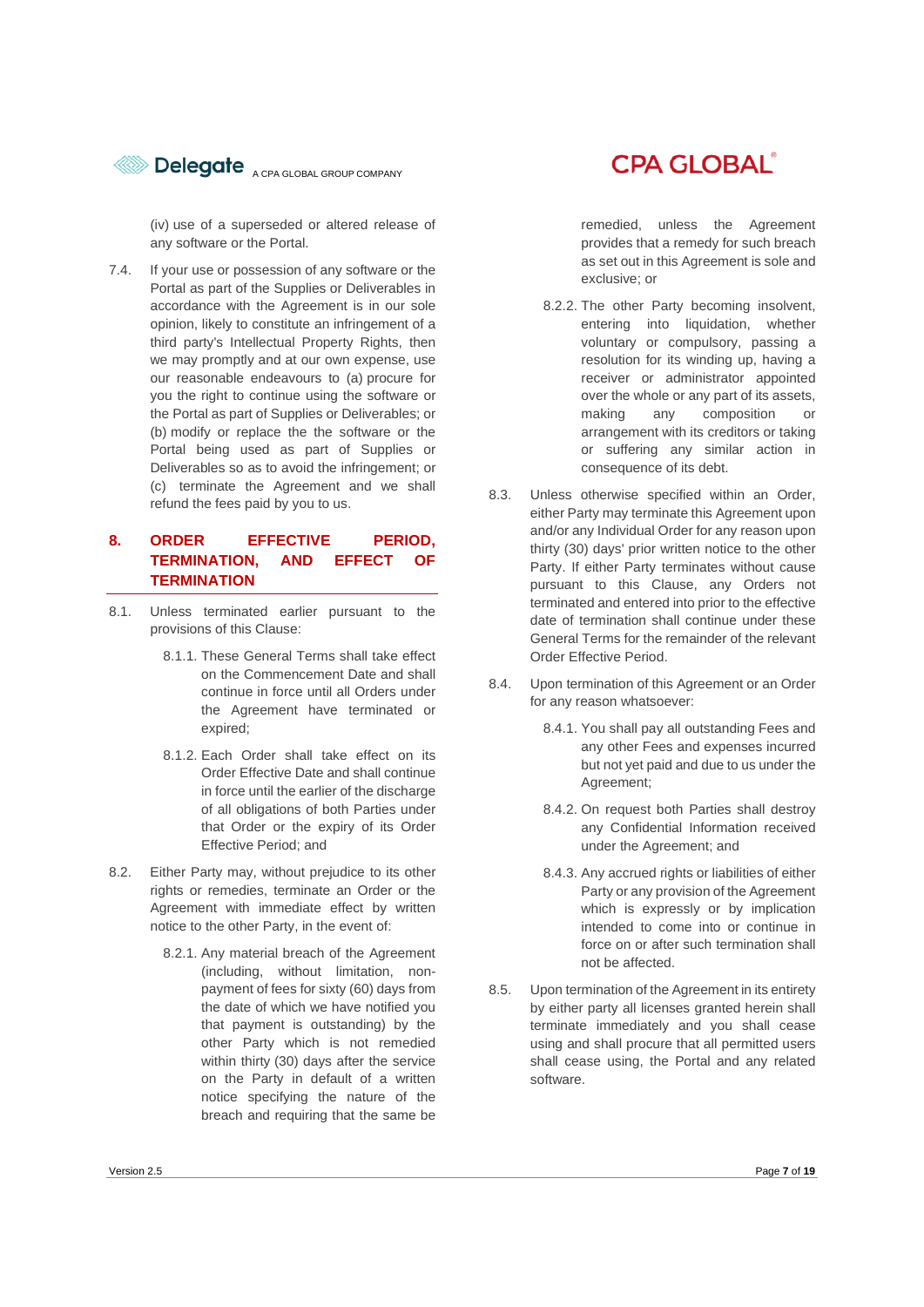

#### **9. LIMITATION OF LIABILITY**

- 9.1. UNELSS OTHERWISE AGREED IN AN ORDER SIGNED BY THE PARTIES AUTHORISED SIGNATORIES, OUR LIABILITY ARISING UNDER THE INDEMNIFICATION CLAUSE (WHICH LIABILITY SHALL NOT BE SUBJECT TO THIS CLAUSE 9) AND SUBJECT TO THE OTHER PROVISIONS SET OUT IN THIS LIMITATION OF LIABILITY CLAUSE, OUR LIABILITY UNDER THE AGREEMENT FOR ANY AND ALL CLAIMS, INCLUDING CLAIMS OF CONTRACT, TORT (INCLUDING NEGLIGENCE) AND STRICT LIABILITY, AND INCLUDING WHERE WE ARE IN REPUDIATORY BREACH, SHALL NOT EXCEED THE AMOUNTS PAID AND PAYABLE BY YOU TO US UNDER THE AGREEMENT DURING THE PRECEDING TWELVE (12) MONTHS FOR THE SUPPLIES GIVING RISE TO THE CLAIM, EXCEPT WHERE SUCH CLAIM IS IN RELATION TO A LAPSED AND UNRESTORED INTELLECTUAL PROPERTY RIGHT IN WHICH CASE THE LIMITATION OF LIABILITY SHALL BE THE GREATER OF (I) THE AMOUNTS PAID AND PAYABLE BY YOU TO US UNDER THE AGREEMENT DURING THE PRECEDING TWELVE (12) MONTHS FOR THE SUPPLIES OR (II) 1 MILLION EUROS.
- 9.2. NOTHING IN THE AGREEMENT SHALL EXCLUDE OR IN ANY WAY LIMIT A PARTY'S LIABILITY FOR FRAUD, OR FOR DEATH OR PERSONAL INJURY CAUSED BY ITS NEGLIGENCE, OR ANY OTHER LIABILITY INCLUDING, IF APPLICABLE IN A RELEVANT JURISDICTION, GROSS NEGLIGENCE OR WILFUL MISCONDUCT TO THE EXTENT THE SAME MAY NOT BE EXCLUDED OR LIMITED AS A MATTER OF LAW.
- 9.3. NEITHER PARTY SHALL BE LIABLE TO THE OTHER IN CONTRACT, TORT (INCLUDING NEGLIGENCE OR BREACH OF STATUTORY DUTY) OR OTHERWISE (INCLUDING WHERE WE ARE IN REPUDIATORY BREACH) FOR ANY OF THE FOLLOWING LOSSES OR DAMAGES, WHETHER DIRECT, INDIRECT OR CONSEQUENTIAL ARISING



OUT OF, OR IN CONNECTION WITH, THIS AGREEMENT AND EVEN IF SUCH LOSSES AND/OR DAMAGES WERE FORESEEN, FORESEEABLE OR KNOWN, OR THE BREACHING PARTY WAS ADVISED OF THE POSSIBILITY OF THEM IN ADVANCE:

- 9.3.1. LOSS OF ACTUAL OR ANTICIPATED PROFITS;
- 9.3.2. LOSS OF BUSINESS REVENUE ;
- 9.3.3. LOSS OF ANTICIPATED SAVINGS ;
- 9.3.4. LOSS OF, DAMAGE TO OR CORRUPTION OF DATA;
- 9.3.5. LOSS OF OPPORTUNITY ;
- 9.3.6. LOSS OF GOODWIL ;
- 9.3.7. PUNITIVE DAMAGES ;
- 9.3.8. LOSSES SUFFERED BY THIRD PARTIES, REGARDLESS OF WHETHER SUCH LOSS IS DIRECT, INDIRECT, SPECIAL OR CONSEQUENTIAL; OR
- 9.3.9. ANY INDIRECT, SPECIAL OR CONSEQUENTIAL LOSS OR DAMAGE HOWSOEVER CAUSED.
- 9.4. WE SHALL HAVE NO RESPONSIBILITY FOR DEFECTS IN DATA, CONTENT, HARDWARE, SOFTWARE OR SERVICES SUPPLIED BY PERSONS OTHER THAN US, FOR THIRD PARTY INTERNET SITES OR FOR MODIFICATIONS TO ANY HARDWARE OR SOFTWARE MANUFACTURED BY PERSONS OTHER THAN US, NOR RESPONSIBILITY FOR PROBLEMS WITH GENERAL TELECOMMUNICATIONS FAILURES, DOMAIN NAME SYSTEM (DNS) AND DOMAIN NAME REGISTRATION PROBLEMS, GENERAL INTERNET PROBLEMS AND OTHER PROBLEMS OUTSIDE OF OUR CONTROL AND SHALL NOT BE LIABLE FOR DOWNTIME IN RESPECT OF SCHEDULED MAINTENANCE.
- 9.5. IN THE PERFORMANCE OF THE SUPPLIES THE PROVIDER HAS NO LIABILITY IN RELATION TO ANY ACT OR OMMISSION OF A SPECIFIED AGENT.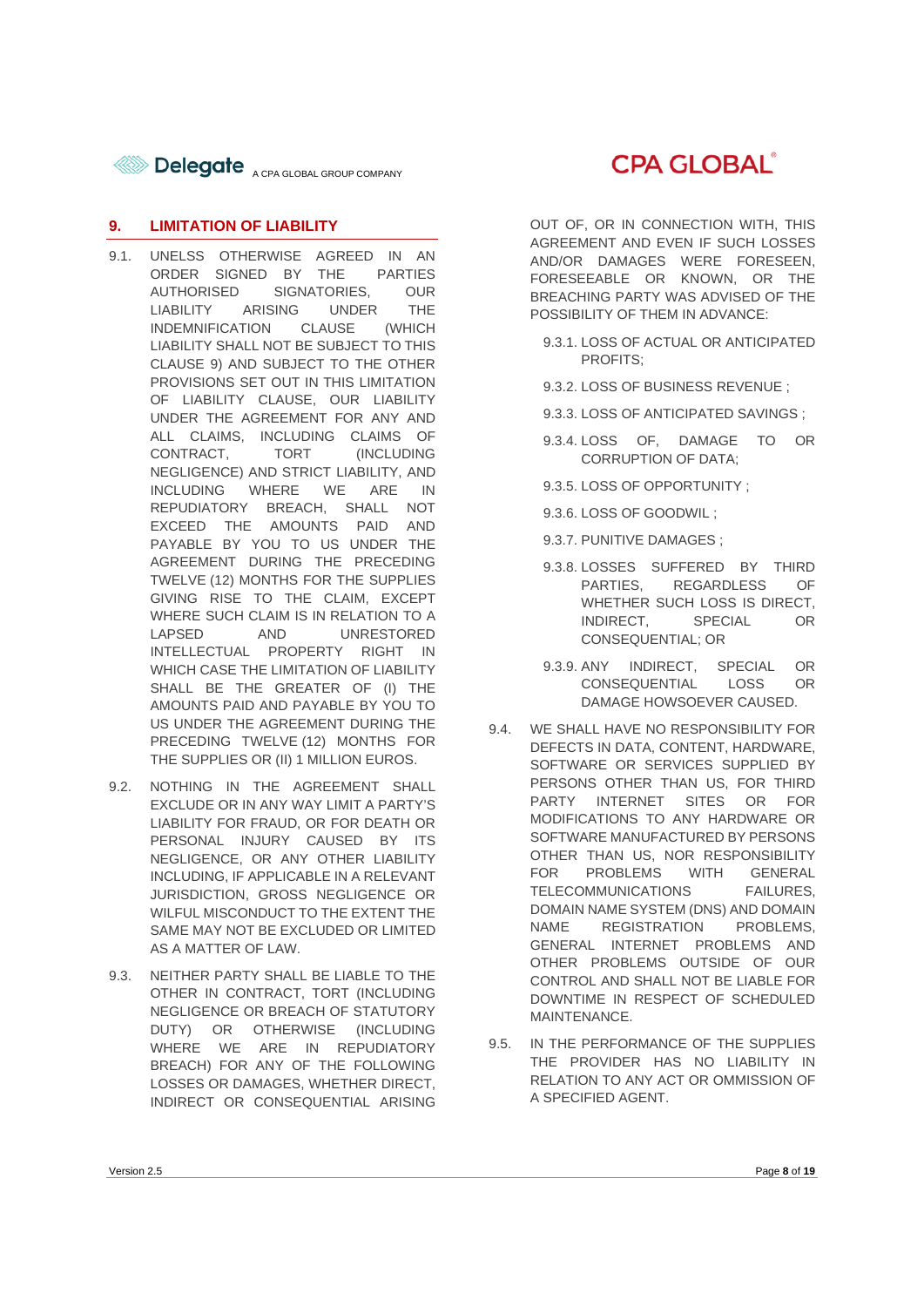

#### **10. INSURANCE**

We shall maintain sufficient insurance coverage to meet our obligations created by the Agreement and by applicable law. Upon request, we shall deliver to you proof of insurance coverage required by this Insurance Clause.

#### **11. CONFIDENTIAL INFORMATION**

- 11.1. A Party (the *Receiving Party*) undertakes to treat as confidential and keep secret and use all Confidential Information received from the other Party (the *Disclosing Party*) solely for the purpose of fulfilling its obligations or exercising its rights hereunder.
- 11.2. The Receiving Party shall not without the prior written consent of the Disclosing Party divulge any part of the Confidential Information to any person except to the Receiving Party's and its Affiliates' employees, professional advisors, and its agents (*Representatives*) and then only to those Representatives who need to know it to perform or receive the benefit of the Supplies. The Receiving Party shall ensure that such Representatives are bound by the material requirements of this Confidential Information Clause or a pre-existing confidentiality agreement with comparable terms. The Receiving Party shall use the same degree of care to protect the Disclosing Party's Confidential Information used to protect its own confidential information, but no less than a reasonable degree of care. The Receiving Party shall promptly notify the Disclosing Party if it becomes aware of any breach of confidence by any recipient of the Confidential Information and shall give the Disclosing Party all reasonable assistance at the Disclosing Party's own expense in connection with any proceedings which the Disclosing Party may institute against such recipient for breach of confidence.
- 11.3. Confidential Information shall not include any information which (a) is at the time of disclosure, or subsequently becomes, publicly known except by breach of these General Terms; (b) is obtained from a third party under no obligation of confidentiality to the Disclosing Party; or (c) is independently developed by the Receiving

### **CPA GLOBAL**

Party. In the event that the Receiving Party is compelled by law or is required to act in compliance with the legal requirement of a governmental agency to disclose the Confidential Information to any third party, the Receiving Party shall provide the Disclosing Party with reasonable notice of any disclosure and comply with any reasonable instructions of the Disclosing Party as to such disclosure. The foregoing obligations as to confidentiality shall remain in full force and effect notwithstanding any termination of an Agreement.

#### **12. DATA PROTECTION**

- 12.1. Each Party shall, at all times, comply with its respective obligations under all relevant data privacy legislation in relation to any personal data collected or processed in the course of the performance of its obligations under this Agreement.
- **12.2.** The additional Data Protection provisions in Annex 1 shall apply to the Parties

#### **13. FORCE MAJEURE**

If either Party is prevented from, or delayed in, performing any of its obligations under the Agreement (other than an obligation to make payment of monies already outstanding) by a Force Majeure Event, then that Party shall be excused from performance of, and not be liable for any delay or failure to perform under the Agreement for so long as the Force Majeure Event continues and to the extent that Party is so delayed or prevented. If such non-performance or delay continues for longer than forty-five (45) consecutive days, either Party shall be able to terminate the Agreement with immediate effect.

#### **14. NON-SOLICITATION**

Neither Party shall, during an Order Effective Period and for a period of one (1) year following the termination or expiry of such Order Effective Period, solicit or recruit for employment either directly or indirectly (other than by general advertising), any person who was an employee of the other Party during that Order Effective Period and who performed work under the relevant Order, without the other Party's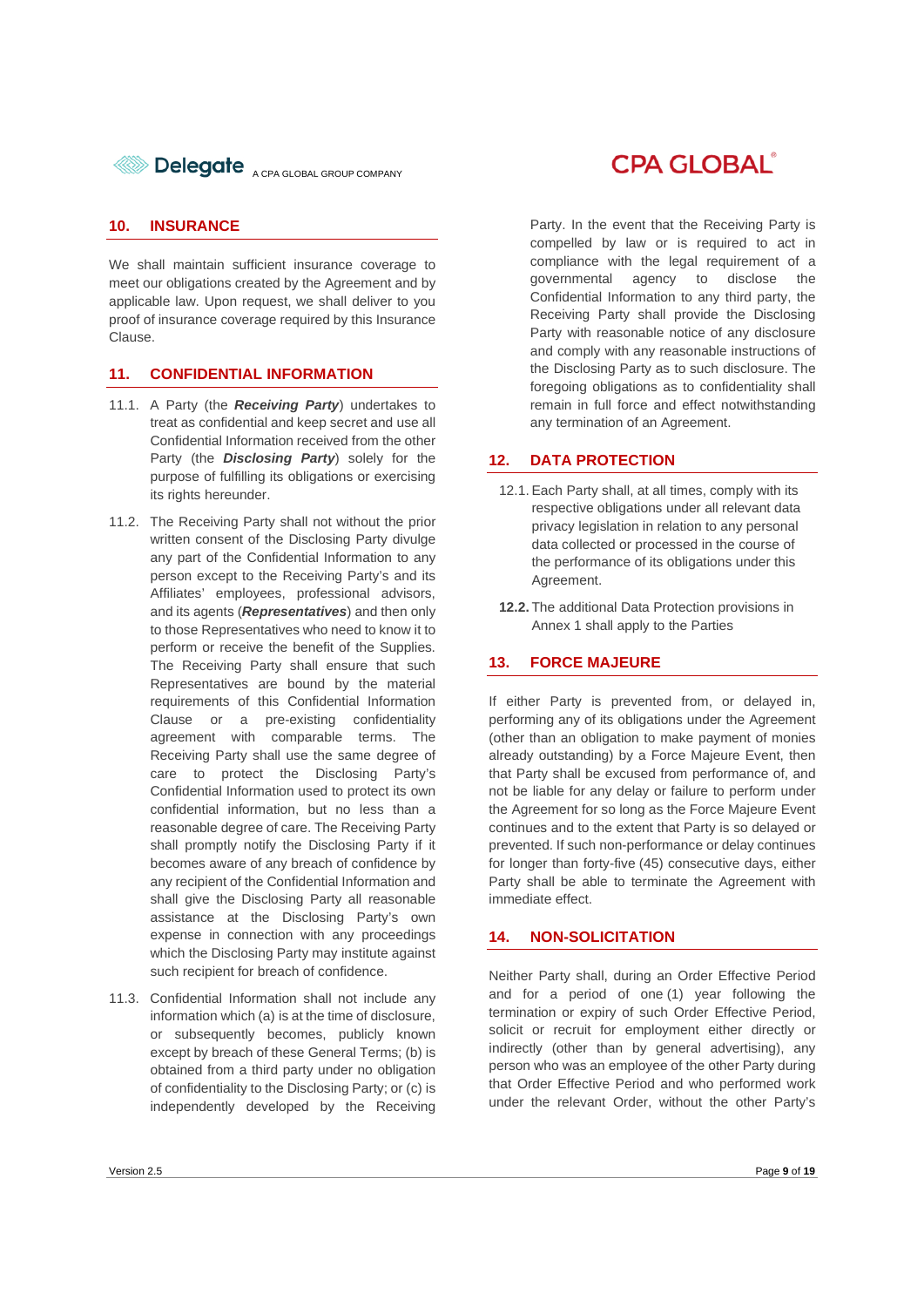

written consent. Each Party agrees that if it employs or engages any person contrary to the provisions of this Non-Solicitation Clause, the breaching Party shall pay to the damaged Party on demand a sum in liquidated damages equal to fifty per cent (50%) of such person's annual salary immediately prior to the time of leaving the employment of the relevant Party. The parties confirm that this sum represents a genuine preestimate of the damaged Party's loss.

#### **15. COMPLIANCE WITH LAWS**

- 15.1. Unless specified otherwise in any Order, each Party shall, at its own expense: (a) obtain and maintain any approvals, licenses, filings or registrations necessary to performance of its obligations hereunder; and (b) comply with all applicable laws (including export laws and regulations).
- 15.2. You shall, in connection with your use of the Supplies, comply with all Export Control Rules. It is a condition of the Agreement that you shall notify us in writing of any data provided to us pursuant to the Agreement (including, but not limited to, your sharing, via any electronic database, of your data with us) or created by us on your instruction which is controlled for export under any Export Control Rules or requires a security clearance. For the purposes of this Compliance with Laws Clause, data in whatever form is controlled if it is necessary for the design, development, production, operation, repair, testing, or modification of items controlled for export by law. You shall make such notification prior to any provision of the export-controlled data, and shall mark any export-controlled data as such in the manner specified by us. We warrant that any exportcontrolled data provided by you in accordance with this Compliance with Laws Clause shall be exported or re-exported in full compliance with applicable Export Control Laws if export and reexport is necessary to comply with this Agreement.
- 15.3. Each Party (including all of our directors, executive officers, agents, and employees) hereby agrees to, in connection with the transactions contemplated by the Agreement or in connection with any other business

## **CPA GLOBAL**®

transaction involving the Parties, fully comply with: (a) the U.S. Foreign Corrupt Practices Act (FCPA), and (b) the provisions of any other applicable anti-corruption laws, including but not limited to the U.K. Bribery Act 2010. Each Party hereby also agrees that should either of them learn of or have reason to suspect that a transaction prohibited by such laws above has occurred, the knowledgeable or concerned Party shall immediately advise the other in writing of such knowledge or suspicion.

15.4. You shall indemnify us against all liabilities, costs, damages and expenses which are incurred by us as a result of any violation by you of any Export Rules, and/or other applicable privacy or export law, rule or regulation through your use of your own data (or our use in accordance with our instructions) in connection with the Supplies.

#### **16. CHANGE**

- 16.1. Subject to Clause 16.2 below or unless otherwise specified in an Order, if either Party wishes to modify a provision of the Agreement or request Additional Supplies such Party may propose a change by delivering such request to the other Party in writing. Each Party shall evaluate a proposed change in good faith and shall respond in writing within a reasonable time. We shall determine the impact of any requested or recommended change to the price or timetable (if any) and advise you in writing of such impact. Any proposed change shall only become effective upon the execution by both Parties of a written amendment. Unless otherwise agreed upon by the Parties, until such time as such amendment is effective, we shall continue to perform, and you shall continue to pay for, the Supplies in accordance with the unmodified Agreement.
- 16.2. We shall be entitled to change the Agreement on at least 60 (sixty) days' notice to ensure compliance with changes in law or regulation or to the Portal. If you can demonstrate to us that such change significantly alters the nature of the bargain you originally entered into with us then you shall be entitled to terminate all Orders on notice to us.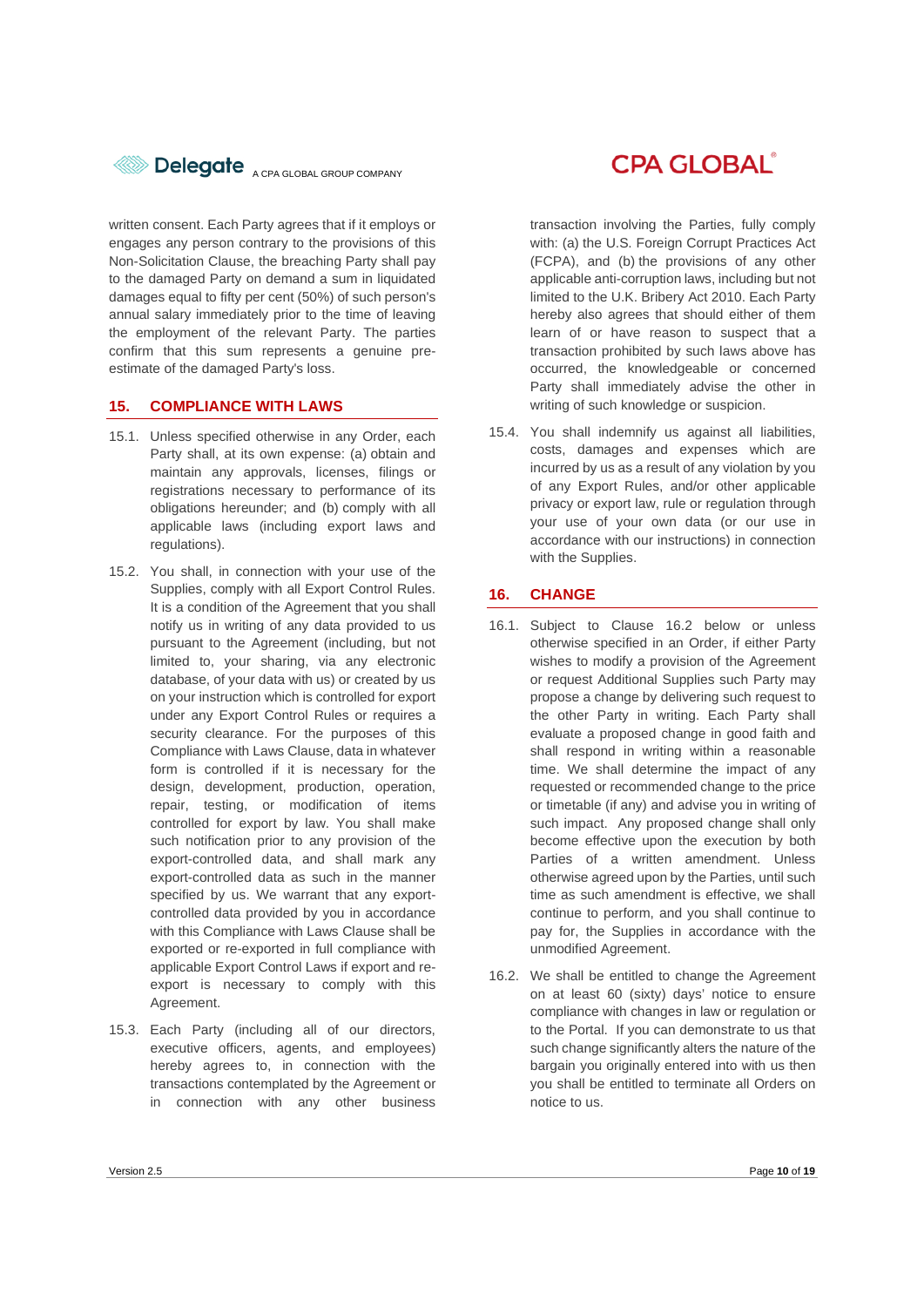

#### **17. DISPUTES**

In the event of any dispute between us both parties shall immediately, (and where the dispute concerns invoices submitted by us, not later than the due date of the payment of invoice), notify the other of, and provide details about, such dispute. Each party agrees to meet with the other as soon as practicable either in person or by telephone to resolve the dispute. However, in the event that the Parties do not reach resolution, then either Party shall be entitled to escalating it to senior level management to attempt to resolve the dispute within 15 Working Days.

#### **18. MISCELLANEOUS**

- 18.1. Neither Party may assign or transfer, or purport to assign or transfer, any of its rights or obligations under the Agreement without the prior written consent of the other Party, such consent not to be unreasonably withheld. Notwithstanding the foregoing, either Party may, without the need to obtain consent from the other Party, subcontract to those parties made aware to the other party at the time of an Order assign, transfer and/or subcontract the whole or any part of the Agreement to an Affiliate or successor to all or substantially all of the business to which these General Terms relate, whether by merger, sale of assets, sale of shares internal corporate restructuring or other similar transaction provided that such Affiliate or successor agrees to be bound by its terms.
- 18.2. These General Terms are intended to create an independent contractor relationship between the Parties. Our employees or subcontractors shall not be construed as your employees. We shall manage our personnel and be free to exercise independent judgment as to the manner and method of performance of the Supplies. If a local tax authority, a state, provincial, local or federal agency, or a court determines that we, or our employees or subcontractors, are your common law employees (whether arising during the term of this Agreement, as a result of the termination of this agreement, or otherwise), then we shall fully indemnify you for all costs or damages incurred as a result of that determination.

### **CPA GLOBAL**®

- 18.3. This Agreement is not intended to create or impose any fiduciary duty on any of the Parties, or their respective Affiliates nor create any agency relationship. Notwithstanding anything to the contrary contained in this Agreement or otherwise applicable provision of law or equity, to the maximum extent permitted by applicable law, we and our Affiliates shall owe no duties (including fiduciary duties) to you.
- 18.4. The Parties do not require the consent of any third party to rescind or terminate this Agreement or to vary it in any way. No provision of this Agreement is intended to confer a benefit on, or to be enforceable by, any person who is not a party to this Agreement, whether by law or otherwise.
- 18.5. No term or provision of the Agreement shall be deemed waived and no breach excused unless such waiver or consent is in writing and signed by the Party claimed to have waived or consented. Other than as expressly stated herein, the remedies provided herein are in addition to, and not exclusive of, any other remedies of a Party at law or in equity.
- 18.6. Clause headings are for convenience only and do not form a part of the Agreement.
- 18.7. The invalidity or unenforceability of one or more provisions of the Agreement shall not affect the enforceability of any other provision, and the Agreement shall be construed in all respects as if such invalid or unenforceable provision were omitted.
- 18.8. The Parties agree that the United Nations Convention for the International Sale of Goods shall not apply to the Agreement.
- 18.9. A notice given to a Party under or in connection with this Agreement: a) shall be in writing; b) shall be sent via recorded delivery: i) For the attention of the Company Secretary at CPA Global, Liberation House, Castle Street, St Helier, Jersey, JE1 1BL where notices are sent to CPA; ii) For the attention of the CFO/General Counsel at your registered address where notices are sent to you. A secondary notice may, in addition, be sent to a Party via email: i) for CPA: contracts@cpaglobal.com ii) for you an email address agreed in writing. A notice given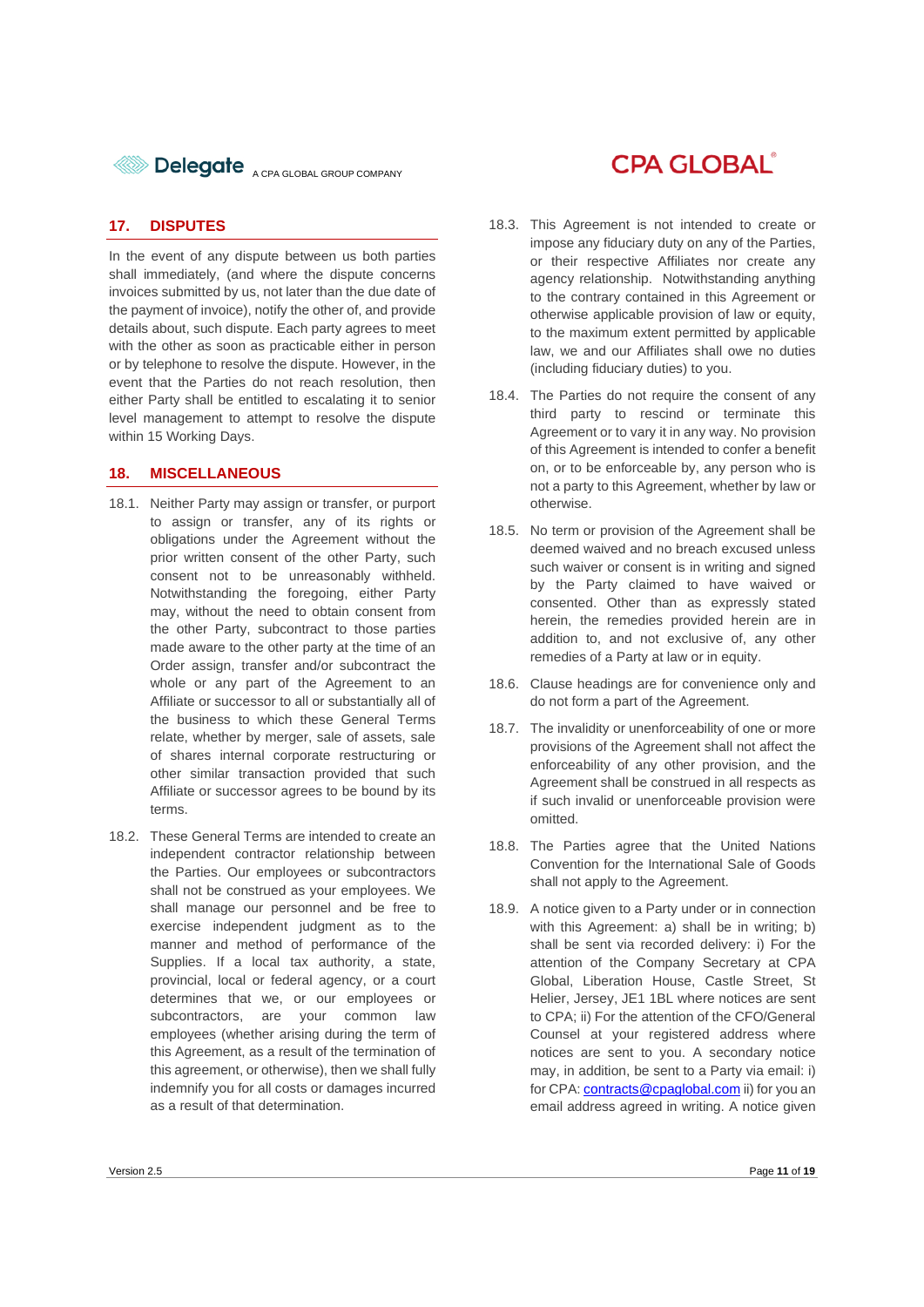

under this Agreement is not valid if only sent by email.

- 18.10. You agree to negotiate in good faith to permit us and our Affiliates a right to reference you, including quotes, photos taken or illustrations from you, for advertising and marketing purposes, including but not limited to case studies, print advertisements, reference in our marketing materials, press releases, internet postings and other publications electronic or printed which are produced in the ordinary course of business.
- 18.11. All records and invoices shall be maintained in and all oral and written communications (including without limitation meetings, telephone calls, reports, notices and conferences) shall be conducted exclusively in the English language. In any conflict between communications in the English language and in the local language, the English language version shall prevail.
- 18.12. The Agreement constitutes the entire agreement between the parties, and supersedes all prior and contemporaneous agreements, proposals or representations (other than fraudulent ones), written or oral, concerning its subject matter.

## **CPA GLOBAL**®

- 18.13. The Agreement may be executed by in counterparts, which taken together shall form one legal instrument.
- 18.14. Other than a dispute for payment of outstanding Fees any dispute arising out of or in connection with this Agreement or Order, including any question regarding its existence, validity or termination, shall be referred to and finally resolved by arbitration under the ICC Rules, which Rules are deemed to be incorporated by reference into this clause. The number of arbitrators shall be three. The seat, or legal place, of arbitration shall be a location in the UK or Europe as designated by you and if no location designated within London, UK. The language to be used in the arbitral proceedings shall be English.
- 18.15. The Agreement and any dispute or noncontractual obligation arising out of or in connection with it shall be governed by and construed in accordance with the law of England and Wales and the English courts;
- 18.16. Nothing in the Agreement shall restrict or limit a party from seeking injunctive or similar relief in any jurisdiction.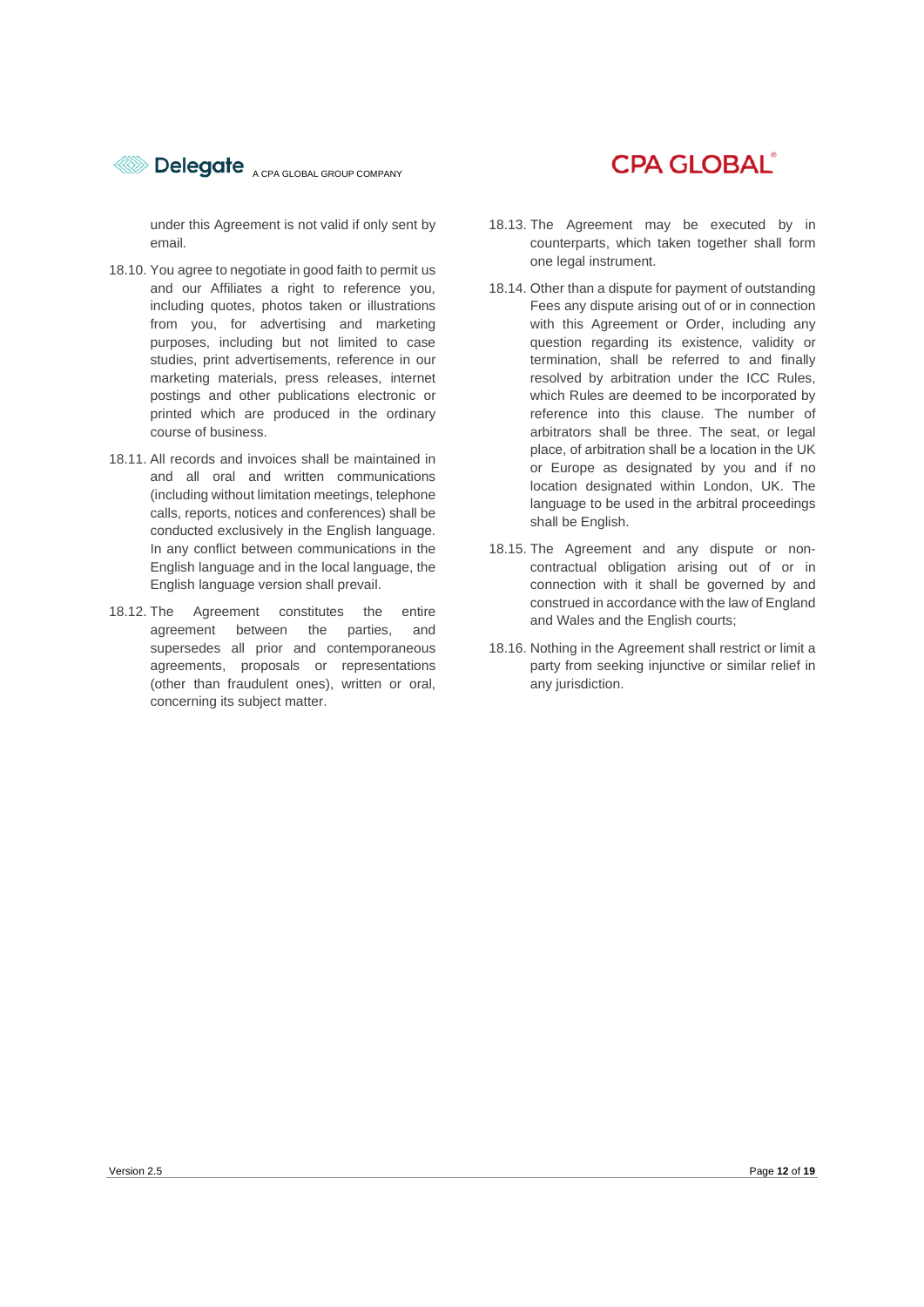

## **CPA GLOBAL**

### **ANNEX 1**

#### **DATA PROTECTION ANNEX**

- **1.1** In this Annex the following terms shall have the following meanings:
- 1.1.1 *Applicable Data Protection Laws* means all national, international and local laws, regulations and rules by any government, agency or authority relating to data protection and privacy which are applicable to Personal Data controlled or processed by CPA Global or the Customer under the Agreement, including but not limited to The General Data Protection Regulation (Regulation (EU) 2016/679), (GDPR);
- 1.1.2 *Data Subject* means a natural person, who can be identified, directly or indirectly, in particular by reference to an identifier;
- 1.1.3 *Personal Data* means any information relating to a Data Subject such as a name, an identification number, location data, an online identifier or one or more factors specific to the physical, physiological, genetic, mental, economic, cultural or social identity of that natural person;
- 1.1.4 *Sub processor* means any processor engaged by CPA Global (or by any of our other sub processors) who agrees to receive from us (or from any of our other sub processors) personal data exclusively intended for processing activities to be carried out on behalf of you;
- 1.2 If we process any Personal Data on your behalf when performing our obligations under the Agreement, you agree that the intention is that you shall be the data controller and we shall be a data processor for the purposes of the Applicable Data Protection Laws. For the avoidance of doubt, you agree that we also process Personal Data for certain internal purposes, such as risk management and quality reviews, internal financial accounting, information technology and other administrative support services. Where we are processing Personal Data for our own internal

purposes, we are acting as a data controller and not a data processor.

- 1.3 The subject-matter, duration and the nature and purpose of the processing are set out within the Agreement. The type of Personal Data we shall process shall be low risk, (being not of a special category), relating to Data Subjects that is required to fulfil the services and/or supplies set out within the Agreement.
- 1.4 Where we are acting as your data processor;
- 1.4.1 You acknowledge and agree that the Personal Data may be transferred or stored outside the EEA in order for us to fulfil our obligations under the Agreement. Such transfers will take place in accordance with Applicable Data Protection Legislation;
- 1.4.2 You warrant that you are entitled to transfer the Personal Data to us so that we may lawfully use, process and transfer the Personal Data in accordance with the Agreement on your behalf and as instructed;
- 1.4.3 You shall ensure that the relevant data subjects and third parties have been informed of, and where relevant, have given their consent to, such use, processing and transfer as required by all Applicable Data Protection Laws;
- 1.4.4 We shall process the Personal Data in accordance with the terms of this Agreement and any lawful documented clear instructions reasonably given by you from time to time;
- 1.4.5 We shall both take appropriate technical and organisational measures against unauthorised or unlawful processing of the Personal Data or its accidental loss, destruction or damage;
- 1.4.6 We shall ensure that persons within CPA Global who are authorised to process the Personal Data on your behalf shall commit themselves to confidentiality, or will be under an appropriate obligation of confidentiality;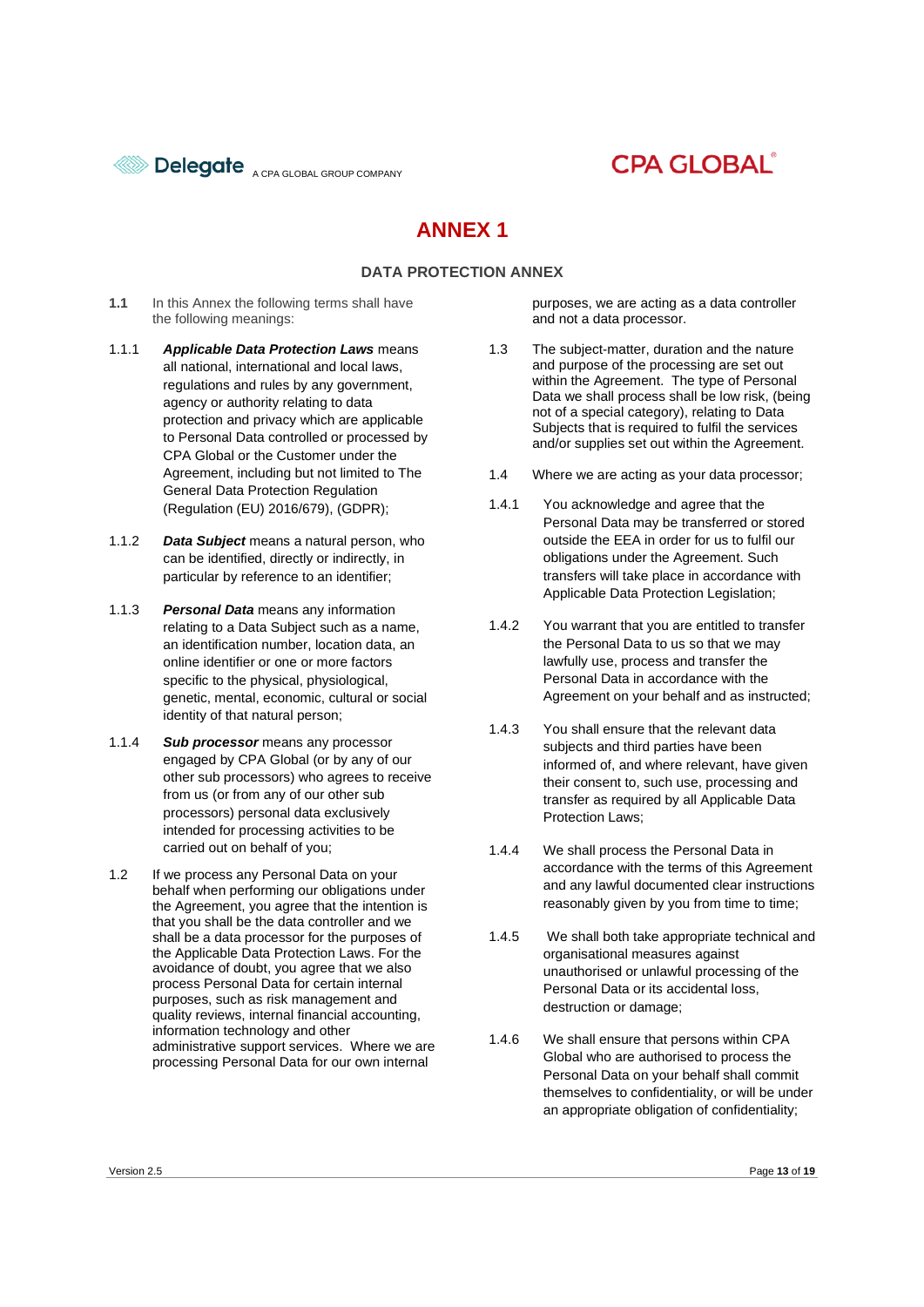

- 1.4.7 You give us general authorisation to engage a Sub processor to process Personal Data. A list of the Sub processors is available at https://www.cpaglobal.com/subprocessorslist which shall be updated from time to time with any changes concerning the addition or replacement of Sub processors, thereby giving you the opportunity to object to such changes;
- 1.4.8 Where we engage another processor to carry out specific processing activities, the same or substantively similar data protection obligations as set out between us shall be imposed on that Sub processor by way of contract;
- 1.4.9 We shall notify you if we receive a request by a Data Subject exercising their rights in relation to Personal Data, including but not limited to requests for access, rectification, erasure, restriction of processing, portability and objections to processing based on automated decision making, and will cooperate with you to allow you to respond to such requests;
- 1.4.10 We shall notify you as soon as reasonably possible, without undue delay, of us becoming aware of a Personal Data breach, as defined in Applicable Data Protection Laws relating to Personal Data processed pursuant to the Agreement;
- 1.4.11 We shall assist you to comply with requirements relating to notification of Personal Data breaches to a supervisory authority, communication of Personal Data breaches to data subjects, data protection impact assessments and prior consultations with a supervisory authority, taking into account the nature of processing and the information available to us;
- 1.4.12 At your written request, we shall delete or return all of the Personal Data to you after the end of the provision of our processing in relation to the Agreement, and delete existing copies from our records, unless a relevant legal, regulatory or standard business practice requires storage of the Personal Data;

## **CPA GLOBAL®**

- 1.4.13 We shall make available to you all information necessary to demonstrate compliance with the data protection obligations set out in this Annex 1, and allow for, and contribute assistance to such audits, including inspections, conducted by you or another auditor mandated by you. Such audits, including inspections, shall be limited to one per year and shall be conducted with no less than 30 Working Days prior written notice;
- 1.4.14 You shall ensure that any audit, including inspection, conducted pursuant to this Annex 1 will not disrupt our business, be conducted during business hours, not interfere with the interests of our other customers; and not exceed a period of two successive business days;
- 1.4.15 In conducting any audit pursuant to this Annex 1, you (or your auditor) will comply with the confidentiality obligations, health and safety policies and our security policies, as set out within the Agreement.
- 1.4.16 If we can demonstrate compliance with the obligations set out in this Annex 1 by adhering to an approved code of conduct, by obtaining an approved certification or by providing you with an audit report issued by an independent third party auditor (provided that you comply with appropriate confidentiality obligations as set out in the Agreement and shall not use such audit report for any other purpose), you agree that you will not conduct an audit under this Annex 1.
- 1.4.17 Excluding fines levied by a data protection authority pursuant to the Applicable Data Protection Laws, you shall indemnify us against any claim made, or proceedings taken against us acting wholly upon your instructions, claiming or alleging that our processing of any Personal Data as data processor for you infringes a data subject's rights under any Applicable Data Protection Laws.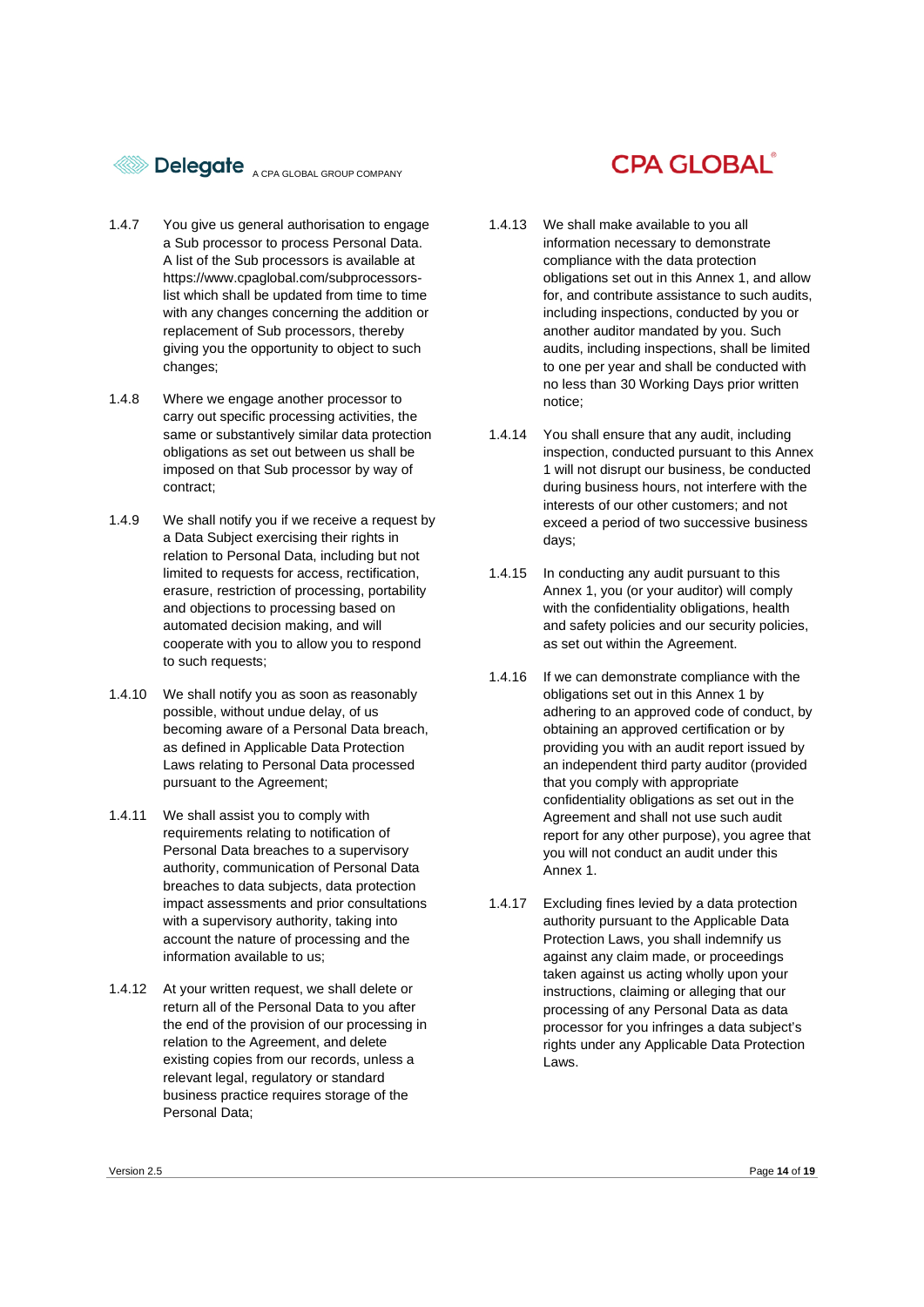# SCHEDULE 1 SERVICE SPECIFIC TERMS

# PART ONE EUROPEAN PATENT VALIDATIONS

CPA Global shall provide a European Patent Validation (EPV) Service as described below:

#### 1.1 ORDER PROCESS

- 1.1.1 **Requests received via Portal**: if the Customer has provided all the requisite information via the Portal, we will confirm via email and your Request will be acknowledged as an Order.
- 1.1.2 **Requests received via email**: if the Customer has emailed a Request, we will advise the Customer of the requisite information required for the completion of the Service and upon receipt of this information your Request will be acknowledged as an Order.

#### 1.2 DOCUMENT PREPARATION

- 1.2.1 *Translations*. If translated documents are required and are not provided by the Customer, CPA Global shall instruct Agent(s) within the relevant jurisdiction to prepare any required translations.
- 1.2.2 *Power of attorney* **forms**. The Customer will have submitted as part of the Request the validly executed Power of Attorney forms (POA) required for the conclusion of the EPV in the requisite timelines for the relevant jurisdiction and in no event later than the earlier of the deadline specified by CPA Global or two business days before the official deadline to allow sufficient time for CPA Global to process and distribute the POA's. CPA Global shall dispatch the POA's to relevant Agent(s), who shall advise if any substantive issues arise with the POA and if any further information or changes are required.

#### 1.3 FILING

- 1.3.1 *Instructions to Agents and coordination*. CPA Global shall instruct Agents in each relevant jurisdiction to perform the EPV. Agent(s) shall provide feedback on potential conflict(s) of interest. In the event of a possible conflict raised by an Agent, we shall discuss these with you and when required discuss alternative Agent(s).
- 1.3.2 *Address for service*. The relevant CPA Global entity or Agent (as required) shall register itself as address for service ("AFS") or representative in jurisdictions having ratified or adhered to the London Agreement. CPA Global will use reasonable endeavours to send the Customer the relevant communications and notifications issued by each national patent office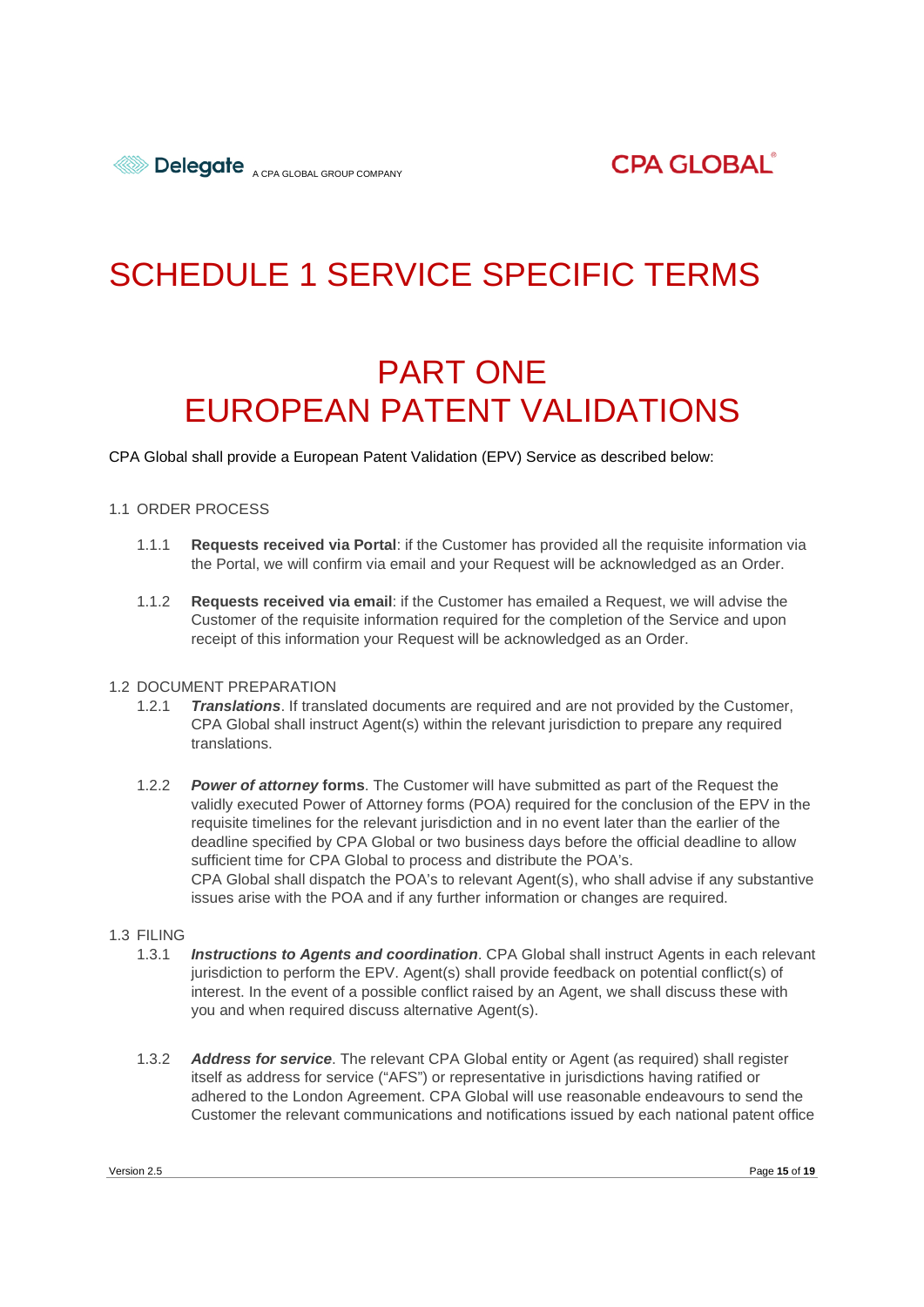



in the name of the patentee during the lifetime of the patent. CPA Global shall not be responsible for taking any action on any notice received at the AFS or paying of any annuities, annual fees or fees not directly related to the conclusion of EPV.].

#### 1.4 FILING REPORT

- 1.4.1 *Agent actions*. CPA Global shall send a summary to Customer of all actions taken by Agents by or before any relevant official deadlines.
- 1.4.2 *Missing requirements*. CPA Global shall provide a summary of missing requirements to complete filings, together with any corresponding deadlines, to the best of its knowledge as provided by an Agent.
- 1.4.3 *Documents*. CPA Global shall provide documents, or online access link, filed with and/or received from Patent Offices, if received by an Agent or directly from the Patent Offices should CPA Global be registered as Address for Service.
- 1.4.4 *Invoice*. CPA Global shall send a single invoice covering all actions in all jurisdictions, unless the Customer has specifically requested per juriscition. Invoice are sent upon completion of filing (unless invoiced in advance).

#### 1.5 CUSTOMER OBLIGATIONS

- 1.5.1 The Customer shall submit all information in a timely manner in accordance with any deadlines. We shall have no liability for Orders placed within 6 Working Days of an official deadline.
- 1.5.2 Customer shall promptly sign and return the necessary documentation as reasonably required by CPA Global for the Services, noting differing documents may be required for differing juridictions.
- 1.5.3 Customer shall provide a designated point of contact who shall provide a prompt response to queries and response within designated timeframes.
- 1.5.4 The Customer is responsible for the accuracy and correctness of any information provided to CPA Global, and we are not responsible for the corrections or cross verification of any information provided.

#### 2. OPTIONAL SERVICES

CPA Global may provide the following additional services linked to EPV:

2.1 *Translation of claims to be filed in response to Rule 71(3) EPC.* EPO Claims translation can be ordered simultaneously to European patent validations or, individually, for a single or for a batch of European patents prior to the grant of a patent via Request and shall be acknowledged and included as part of the Order. CPA Global shall instruct its network of specialized translators. The translators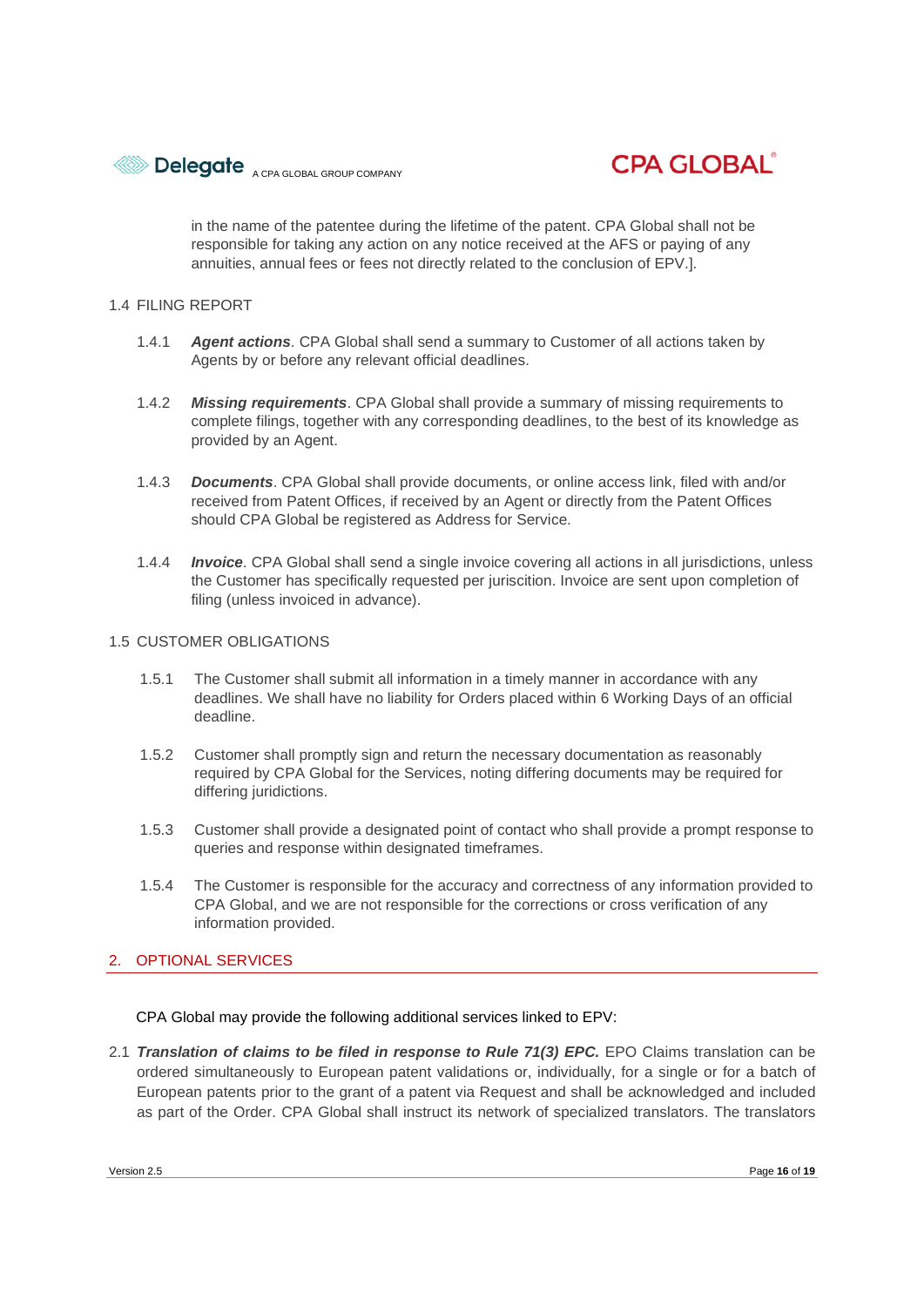



shall formally revise the claims of the text intended for grant in order to detect any errors, enabling the Customer to correct them while responding to the communication under R. 71(3) EPC. CPA Global shall monitor deadlines and perform quality checks throughout the process. Upon completion, CPA Global shall send the translation(s) for review to the Customer along with the invoice and notes from the translator(s) if any. CPA Global is not liable for content and quality of the translations such translation may not be reviewed by patent attornies

- *2.2 Recordals*. In conjunction with an EPV Order, there may be a need for the registration of a change in the proprietor of a patent (the recordal). The Customer can submit a Request for CPA Global for a recordal in conjunction with an EPV Order. The Customer is responsible for requesting the recordal at the EPO and obtaining an EPO form 2544, the recordal process should be finalised prior to a validation. Upon confirmation of the validation, CPA Global shall provide a status of the recordal process and a pro-active monitoring shall be applied until the change is performed and confirmed before the target Patent Office(s). If the Customer fails to provide requested documents (e.g. Power of attorneys reflecting new data) in timely manner, CPA Global cannot guarantee the EPV can be completed.
- 2.2 *Payment of the first annuities*. CPA Global offers the possibility to the Customer to order the payment of the first annuities to CPA Global within the European patent validation order process. For this service the Customer shall be provided with a separate agreement for the conclusion of this service.

# PART TWO PATENT FOREIGN FILING

### 1. SCOPE OF SERVICES

CPA Global shall provide a Patent Foreign Filing (FIL) Service as described below:

#### 1.1 ORDER ANALYSIS

- 1.1.1 *Request received via Portal*. if the Customer has provided all the requisite information required by CPA Global via the Portal, we will confirm via email and your Request will be acknowledged as an Order.
- 1.1.2 *Request received via email*. If the Customer has emailed a Request, we will advise the Customer of the requisite information required for the completion of the Service and upon receipt of this information your Request will be acknowledged as an Order.

#### 1.2 DOCUMENT PREPARATION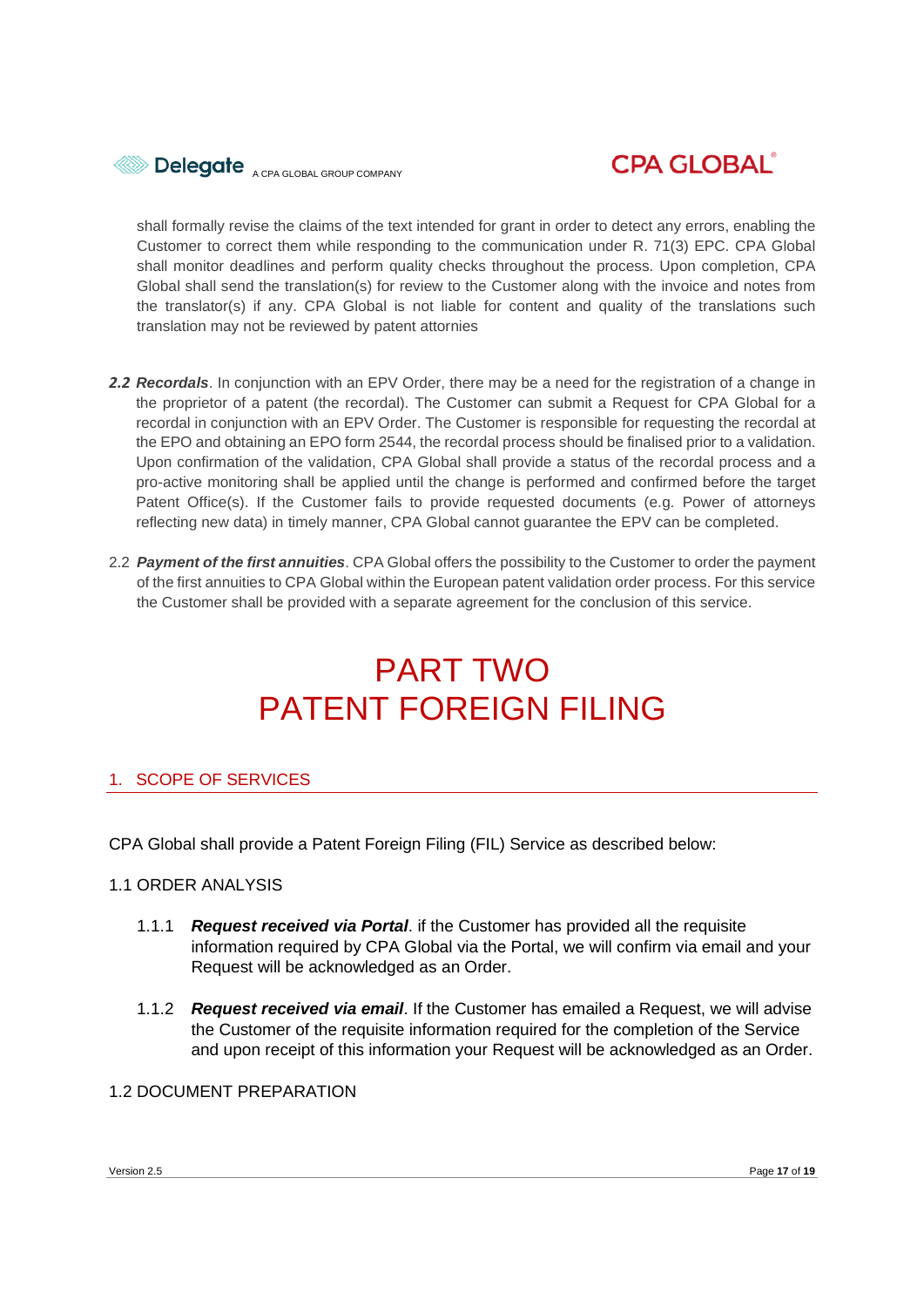



- 1.2.1 *Translations*. If translated documents are required and are not provided by the Customer, CPA Global shall instruct agent(s) within the relevant jurisdiction to prepare any required translations.
- 1.2.2 *Pre-filled and bundled forms*. CPA Global shall provide power of Attorney forms provided by an Agent, declarations and assignments to be executed by the patentee or the applicant pre-filled and bundled. The Customer must respond to any requests in a timely manner and no later than the earlier of deadline specified by CPA Global or two business days before the official deadline to allow sufficient time for CPA Global to process and distribute information.

The Customer will have submitted as part of the Request the validly executed Power of Attorney forms (POA) required for the filing and any required declarations and assignments to be executed by the patentee or the applicant pre-filled and bundled. The POA and any declarations and assignments shall be provided in the requisite timelines for the relevant jurisdiction and in no event later than the earlier of the deadline specified by CPA Global or two business days before the official deadline to allow sufficient time for CPA Global to process and distribute the POA's.

1.2.3 *Document review*. CPA Global shall dispatch the document provided in 1.2.2 to relevant Agent(s). The Customer will be contacted if any substantive issues arise.

### 1.3 FILING

- 1.3.1 *Agent coordination*. CPA Global shall coordinate with the Agent(s) on all further actions required for the filing.
- 1.3.2 *Examination and Renewals fees*. If the Agent(s) is/are not in charge of handling the payment of some official fees (e.g. examination fees, renewal fees), CPA Global's policy is to secure the payment of all official fees which are due at the filing deadline or within three (3) months of the said deadline. Therefore, if any official fee (examination and/or renewal fees) is due within this period of time, the Agent(s) shall be instructed to secure payments in order to keep the application alive. Fees for requesting substantive examination at the date of filing are not included in our service fees, except where local laws provide that such a request must be filed in all cases.

#### 1.4 FILING REPORT

1.4.1 *Agent actions.* CPA Global shall send a summary to Customer of all actions taken by agents by or before any relevant official deadlines. In the event of urgent Orders this may be provided only on due date. One email per due date is sent to the Customer unless instructed well in advance of the official deadline to report all entries in a batch.